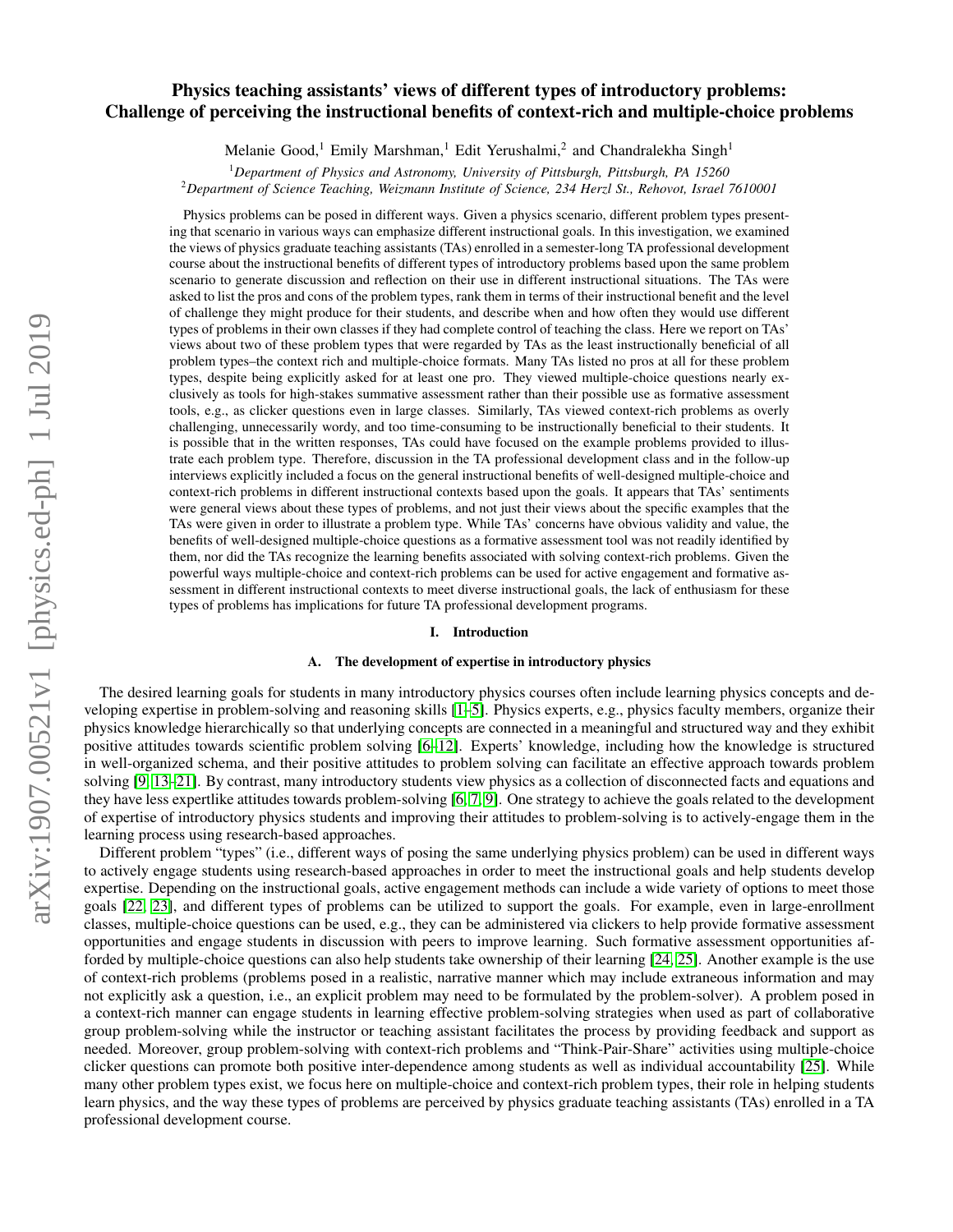### B. The role of teaching assistants in promoting and supporting student learning and theoretical framework for our research

Physics graduate teaching assistants are often employed, especially at large research universities, to carry out duties such as instructing the recitation/discussion sections related to introductory physics courses. Moreover, TA professional development programs may be the only opportunity for growth as an instructor that TAs may have before becoming a future faculty. Furthermore, it has been noted that even though TAs are often responsible for a significant portion of undergraduate instruction, their training for this role is often limited [\[26,](#page-13-12) [27\]](#page-13-13). Even though a small minority of physics departments in the U.S. provide semester-long TA professional development, the majority of physics departments provide only very short training (i.e., a few hours) to prepare them for these various teaching responsibilities.

Some TAs may be responsible for choosing the types of problems to use with introductory students, e.g., in designing quizzes for their students to take during recitation/discussion or creating example problems to discuss. Moreover, as potential future faculty, TAs may have an ongoing decision-making responsibility about the types of problems to use with their future students [\[35,](#page-14-0) [36,](#page-14-1) [86](#page-15-0)[–96\]](#page-15-1). Thus, with limited opportunities for professional development and training in the intervening time between the TA role and the faculty role, TAs' perceptions may also shed light on their perceptions as future faculty members.

The theoretical framework that inspired this research is that it is important to first investigate TAs' perceived ideas about various aspects of teaching in order to provide them suitable professional development opportunities to reflect critically upon the purpose of instruction and the importance, e.g., of formative assessment and collaborative group problem solving in bridging the gap between teaching and learning. In particular, research shows that formative assessment, e.g., clicker questions, can provide timely feedback and play a central role in aligning the learning goals, instructional design and assessment even in large classes [\[48\]](#page-14-2). Similarly, working with peers, e.g., using context rich problems, can help students take advantage of their peers to learn [\[77\]](#page-15-2). However, since TAs are not blank slates, the manner in which they themselves have been instructed in the past can strongly influence their views about different aspects of teaching and learning. Since many physics instructors teach primarily using traditional lectures and a significant portion of the recitation time is spent with the TAs solving example problems on the board for introductory physics students, such experiences in their own undergraduate years can greatly shape TAs' views about how students should be taught in different instructional settings. For example, based upon their prior experiences,TAs may have perceived instructional value for different types of problems. These perceived values may affect choices about the use of various types of problems in different instructional settings to meet different instructional goals and thus impact the degree to which different types of problems will be exploited for their effectiveness in actively engaging students and their ability to facilitate different instructional goals. Therefore, TAs' perceptions of different types of problems are worthy of examination to inform professional development courses and programs to improve student learning.

### C. Focus of our research

In the study presented here, TAs in a TA professional development course were asked to reflect upon different problem types and their features that may be appropriate for different instructional settings to meet different instructional goals in introductory physics. These same problem types had been used in an earlier study with physics instructors [\[28\]](#page-13-14). The example problem types given to the TAs were for illustration purposes and were meant to generate a broader general discussion and reflection upon those types of problems and whether the TAs discern instructional benefit and would want to use a particular problem type in different instructional settings to meet diverse instructional goals if they had full control of teaching the class. Here we focus on TAs' initial views, after some experience in their first semester as a TA, about the multiple-choice and context-rich introductory physics problem types and investigate the following research questions: (1) How challenging and instructionally beneficial do TAs perceive context-rich and multiple-choice problem types? (2) If TAs had complete control of teaching an introductory course, how likely would they be to use these types of problems compared with other types of problems, and for what purpose might they use them? (3) Why do TAs perceive context-rich and multiple-choice problem types the way they do?

#### II. Background

#### A. Physics faculty views about different problem types

A prior study regarding physics instructors' views about different problem types in which they were presented with the same variations of a physics problem given to the TAs in the current study [\[28\]](#page-13-14). It was found that the instructors generally valued different problem types intended to develop expert-like problem-solving but they were not as likely to use certain problem types. In particular, instructors' views about multiple-choice problems for introductory physics were not typically positive– the majority of faculty reported that they would never or rarely use multiple-choice problems, and the only reported use was for high stakes exams [\[28\]](#page-13-14). Many faculty reported their reluctance to use multiple-choice problems was because it hindered their ability to monitor their students' thinking and they could not see their students' work. This finding regarding multiplechoice questions agrees with other research indicating that many faculty members never used multiple-choice questions, even for formative assessment purposes [\[29\]](#page-13-15). Regarding context-rich problems, it has been found that physics instructors generally valued context-rich problems and felt that such problems supported the goal of developing students' ability to plan and explore solution paths. However, they were not very likely to use context-rich problems to avoid stressful situations for students since they are complex and ill-structured and that such problems lacked clarity [\[28\]](#page-13-14).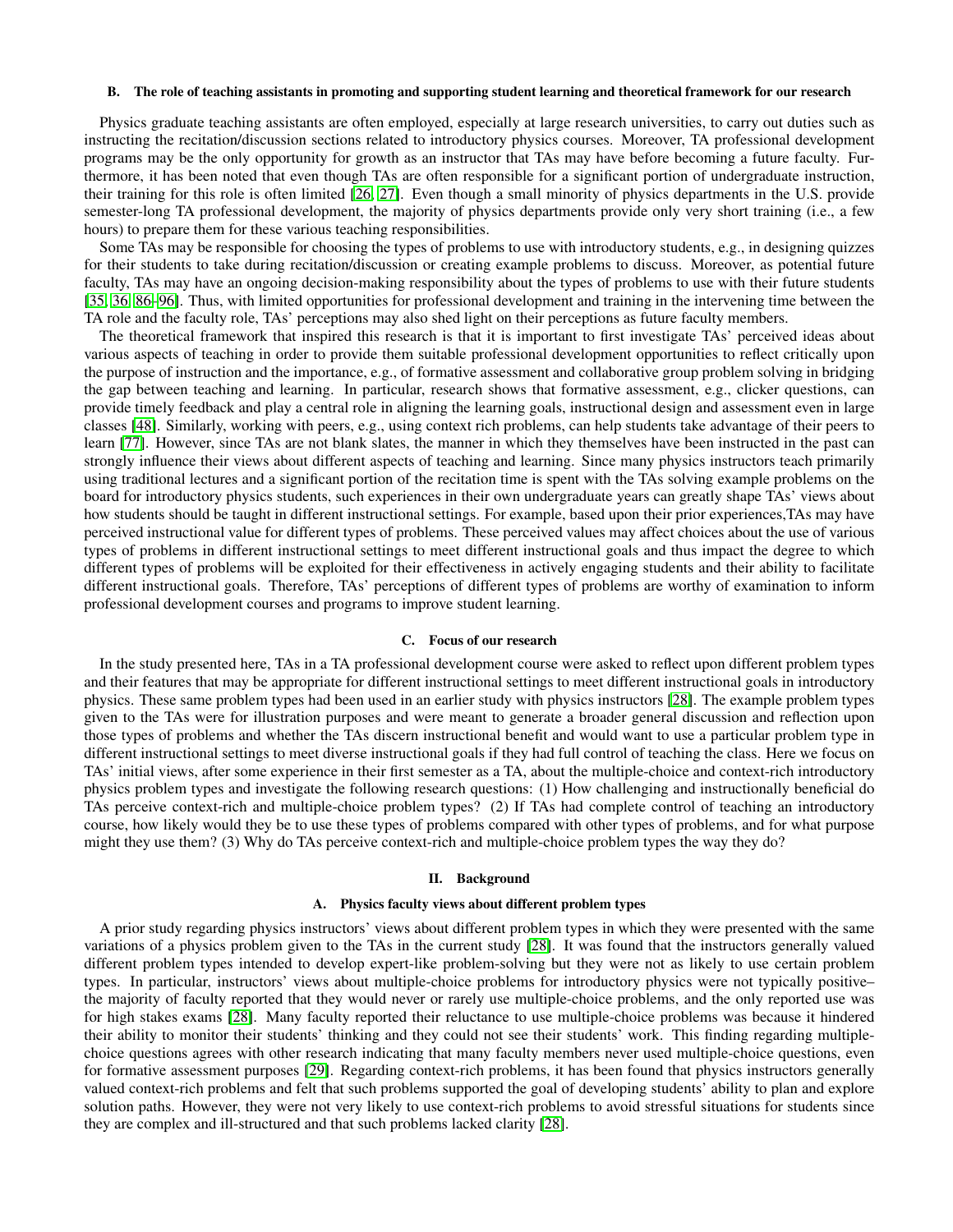### B. Prior work on TAs' professional development and their views about teaching and learning

Several studies have investigated TAs' views about teaching and learning [\[22,](#page-13-8) [30](#page-13-16)[–32\]](#page-13-17). Prior research suggests that there are discrepancies between physics graduate TAs' perceptions of what teaching strategies are beneficial for students' learning and many of the findings of physics education research [\[22,](#page-13-8) [30](#page-13-16)[–34\]](#page-14-3). For example, TAs have been found to struggle with the idea that effective grading practices can be a formative assessment tool, e.g., grading practices that encourage students to show their work can improve their learning from problem-solving and encourage them to learn from their mistakes [\[22,](#page-13-8) [30,](#page-13-16) [31,](#page-13-18) [33\]](#page-13-19). Another study involving TAs' beliefs about example solutions provided to students shows that many TAs were unlikely to identify features in the problem solutions that the research literature describes as supporting learning goals for students [\[32\]](#page-13-17).

It has also been found that TAs' beliefs affect their teaching practices [\[35,](#page-14-0) [36\]](#page-14-1). Because of their role in decision-making on use of various problem types, both in the TAs' current capacity and in possible future roles as faculty, their beliefs about the pros and cons of posing an introductory physics problem in different ways and in different instructional contexts can affect the ways in which they use various types of problems to achieve different instructional goals. Thus, identifying the views of the TAs about the way in which a problem is posed can be useful in developing activities to improve their professional development and help them recognize the pedagogical value of posing the same problem in various ways to meet different instructional goals.

### C. Multiple-choice problems as a formative assessment tool

Multiple-choice questions may be used in both summative and formative assessments. Assessments that measure the extent to which students have learned and the goals of a course have been achieved at the end of a course, and nothing more, are called "summative." On the other hand, "formative" assessment is an assessment in which both instructors and students receive feedback on students' understanding and their skills at a given point in time and there is opportunity to address student difficulties and help them learn those concepts better and improve their problem solving, reasoning and meta-cognitive skills. Formative assessments are often "low-stakes;" they are used frequently to actively engage students in the learning process, but have little impact on a student's final course grade. When multiple-choice problems are used as a formative assessment tool, they are often implemented in class as a low-stakes assessment and include "distractor" options among the given answer options. "Distractors" are choices that are meant to be selected by someone who is not knowledgeable about the correct answer and for good multiplechoice questions focus on the common student difficulties found via research [\[37](#page-14-4)[–46\]](#page-14-5). The presence of distractor choices reduces the chance that students can narrow down the correct answer based upon test-taking strategies rather than based on sound understanding of the content and problem-solving process [\[39\]](#page-14-6). If these distractor choices are based upon common student difficulties, the multiple-choice assessment can serve as a diagnostic tool to measure student understanding at a given point of time so that the instructor can address those difficulties using suitable pedagogical approaches [\[47\]](#page-14-7).

There are many ways in which multiple-choice questions can be used in class to actively engage students and provide formative assessment feedback. For example, the use of multiple-choice questions in the form of clicker questions has been shown to enhance students' conceptual and quantitative problem-solving and reasoning skills [\[48\]](#page-14-2) even in very large classes. When clicker questions are combined with active discussion, a majority of students have been found to have a positive attitude about the usefulness and enjoyment of the clicker questions and recognize the role of those questions in supporting their learning, in addition to being able to co-construct knowledge with peers [\[49–](#page-14-8)[52\]](#page-14-9). If carefully sequenced, clicker questions have been shown to yield significantly higher conceptual understanding and help students feel actively involved in the learning process [\[53\]](#page-14-10). In using clicker questions during in-class formative assessment, instructors can award partial or full credit to students simply for their participation in the clicker question activity (and not on whether the answers are correct). Such a way of handling clicker questions has been shown to enhance discussion among students and more accurately assess student understanding [\[54,](#page-14-11) [55\]](#page-14-12).

Peer Instruction is an example of a method which often utilizes conceptual multiple-choice questions as formative assessment tools and may positively impact students' conceptual understanding and problem-solving skills [\[48\]](#page-14-2). However, clicker questions may be conceptual or quantitative. Another application of multiple-choice questions in formative assessment is in the context of the "inverted" or "flipped" classroom, in which there are opportunities to incorporate in-class group problem-solving into lectures because the content which is normally covered in lectures to assigned videos and/or tutorials outside of the class [\[56–](#page-14-13) [58\]](#page-14-14). Such in-class group problem-solving could include individual quantitative clicker questions which are designed to reinforce the content learned outside of class and provide efficient low-stakes formative assessment of students' mastery of material [\[56\]](#page-14-13).

Low-stakes use of clicker questions has been found to reduce the achievement gap between underrepresented students or students with lower levels of prior knowledge and the majority students [\[59](#page-14-15)[–61\]](#page-14-16). This is because while all students benefit, those from an underrepresented group and/or with lower level of prior preparation benefit disproportionately more compared with other students [\[59–](#page-14-15)[61\]](#page-14-16). Thus, even in large enrollment classes, carefully-designed multiple-choice questions can be convenient for gathering efficient feedback regarding students' current knowledge and difficulties and can facilitate effective formative assessment to improve learning.

Furthermore, interactive learning experiences can involve multiple-choice questions to keep all students actively engaged in the learning process. For example, in using interactive lecture demonstrations (ILDs), students are asked to predict what will happen before a demonstration takes place in the form of a multiple-choice question [\[62\]](#page-14-17). Quick feedback on students' predictions for such ILDs can be gathered, even in very large classes, via clickers, flashcards, or even a show of hands if they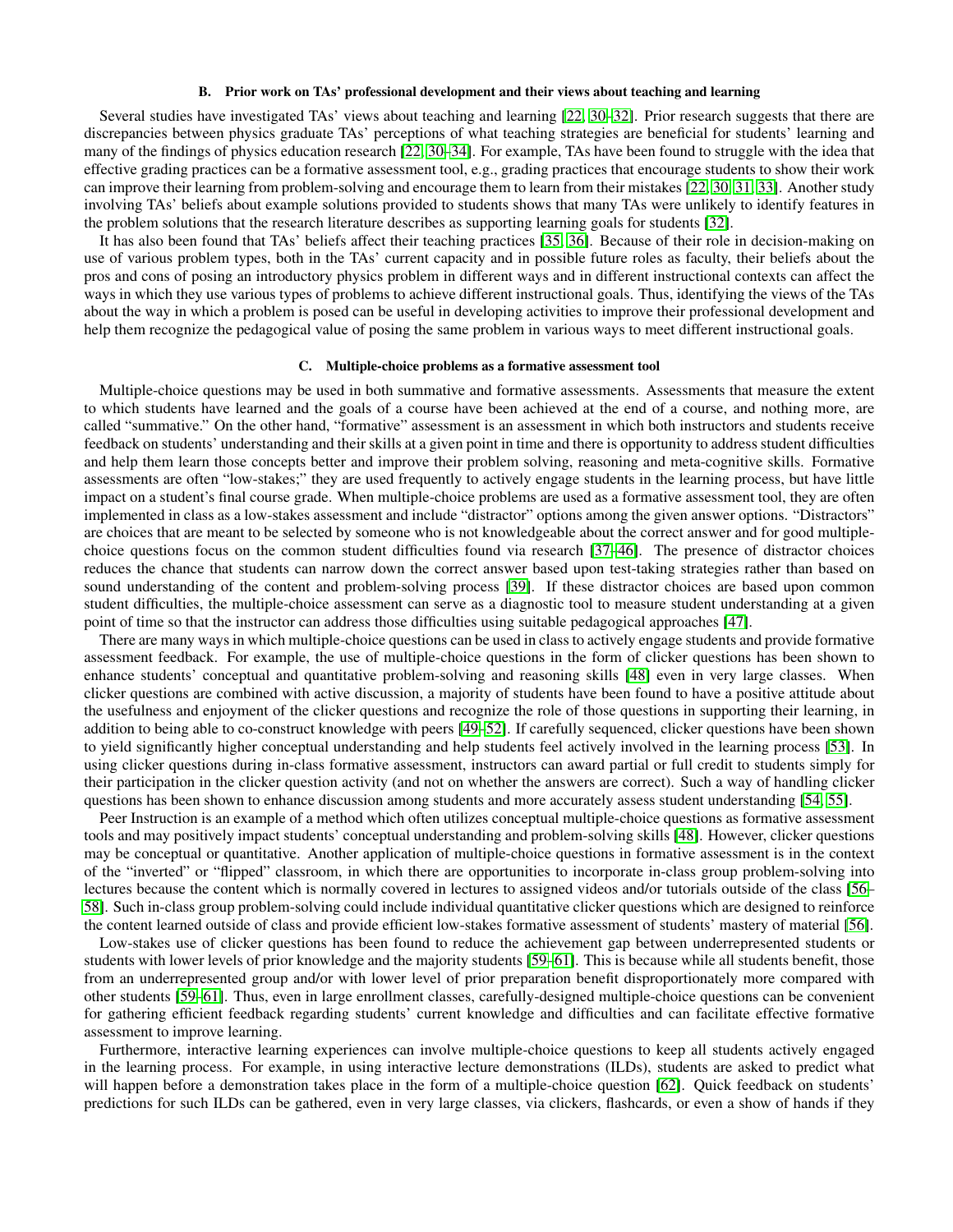are asked for such predictions in the form of a multiple-choice question [\[63\]](#page-14-18). The ILDs have been associated with conceptual learning gains [\[62–](#page-14-17)[64\]](#page-14-19). Multiple-choice questions may also be used as part of self-paced learning tools, e.g., self-paced learning tutorials, to give instant feedback to students based upon difficulties, and the results could also be followed up via in-class or online instruction that takes into account the students' difficulties found through their responses to the questions [\[65](#page-14-20)[–72\]](#page-14-21). When students engage with such an approach to self-paced tutorials, student understanding is enhanced [\[73](#page-15-3)[–75\]](#page-15-4). Similarly, welldesigned multiple-choice questions that incorporate common student difficulties can help facilitate a "Just-in-Time-Teaching" (JiTT) approach wherein pre-lecture feedback is gathered just before instruction takes place and serves to guide the instructor in addressing student difficulties. Such ways of using multiple-choice questions as a low-stakes formative assessment tool have been found to enhance student learning [\[76\]](#page-15-5).

#### D. Context-rich problems as tools for promoting effective problem-solving skills

Context-rich problems have been shown to be effective in helping introductory physics students become good problem solvers [\[77\]](#page-15-2). Physics problems which are context-rich are often complex and lacking in structure, frequently provide redundant information or are missing information and have real-life contexts [\[77\]](#page-15-2). One prior investigation suggests that students who worked in groups were more likely to use effective problem-solving strategies and show positive inter-dependence when working on context-rich problems than when working on analogous traditional textbook problems [\[77\]](#page-15-2). Research also suggests that students who engage with context-rich problems are more likely to think about the concepts first, use diagrams in their problem solving process and have a more positive attitude about problem solving [\[78,](#page-15-6) [79\]](#page-15-7). As students become more experienced in solving context-rich problems, they show progress towards expert-like problem solving [\[80\]](#page-15-8). Because context-rich problems require students to formulate the question and make inferences, a systematic, expert-like problem-solving approach is more effective [\[7\]](#page-13-7). Thus, context-rich problems can facilitate progression towards expertlike problem-solving [\[7\]](#page-13-7) such as executing a conceptual analysis and planning of the problem solution before implementing the solution. Reflection and metacognition, as well as utilizing a well-organized knowledge structure, also play key roles in solving the problem and learning from the problem-solving process. [\[6,](#page-13-2) [7,](#page-13-7) [61,](#page-14-16) [81,](#page-15-9) [82\]](#page-15-10).

#### III. Methodology

Participants and description of TA professional development program: A total of 97 TAs from a typical large research university participated in this study during 4 different years. Participants were physics graduate students who had teaching responsibilities (introductory recitation or lab instruction, and a majority were also assigned to help students in a physics tutoring center) and were concurrently enrolled in a mandatory TA professional development course that met once per week for 2 hours for an entire semester. The TAs were expected to do approximately one hour of homework each week pertaining to the professional development course, in which various activities took place throughout the semester. During the course, initial activities related to the course focused on some general issues related to physics teaching and learning, e.g., discussion of some physics education research papers on common student difficulties in introductory physics. The discussion of grading practices occurred near the beginning of the semester, followed by discussions of pedagogy, including the use of tutorials and clicker questions as learning tools and the importance of integrating conceptual and quantitative learning. After this, discussions turned to how different problem types (e.g., multiple-choice problems, context rich problems, problems that are broken into sub-problems, and traditional textbook style problems) can help students learn physics and can be useful in different instructional setttings to meet different instructional goals. Before the activities, TAs were involved in evaluating the effectiveness of multiple-choice questions on several standardized conceptual physics surveys, and predicting which choices students might select and why. This activity also gave TAs the opportunity to reflect on the design of conceptual multiple-choice questions, and anticipate challenges their students might encounter. The TAs also were given a physics problem and asked to present the solution to the TA professional development class as they would in their recitations. These presentations were video-recorded so that they could reflect on their teaching and also receive feedback from other TAs and the instructor. Thus the problem-type activity was one of a number of activities all aimed at improving the professional development of the TAs and focused on investigating their views about physics teaching and learning.

Data collection tools and artifacts: The data collection tools consisted of instructions and five example introductory physics problem types that had been developed previously to illustrate each problem type [\[28\]](#page-13-14). The example problem types were designed for an introductory physics problem scenario in mechanics and served as a guiding example to illustrate what a particular problem type could look like for a given scenario for the activities. They included two different versions of a problem which was broken into sub-parts (one was framed in a more conceptual manner than the other), a multiple-choice problem, a context-rich problem and a traditional textbook version of the problem. Here we focus on the multiple-choice and context-rich problem types for which the example problems given for reference are shown in Figure [1](#page-5-0) (Problems B and C, respectively). We note that it was made clear to the TAs several times that these were merely single concrete examples of a multiple-choice or context-rich problem type for illustration purposes and that they should, in general, reflect upon the instructional benefits of well-designed multiple-choice or context-rich problems. For the example multiple-choice problem posed in a standard "textbook" style with choices that include common student difficulties as strong distractors, there is a note at the end of the problem that the TAs could see and which was pointed out in discussion, explicitly stating that the choices are based on common student difficulties. We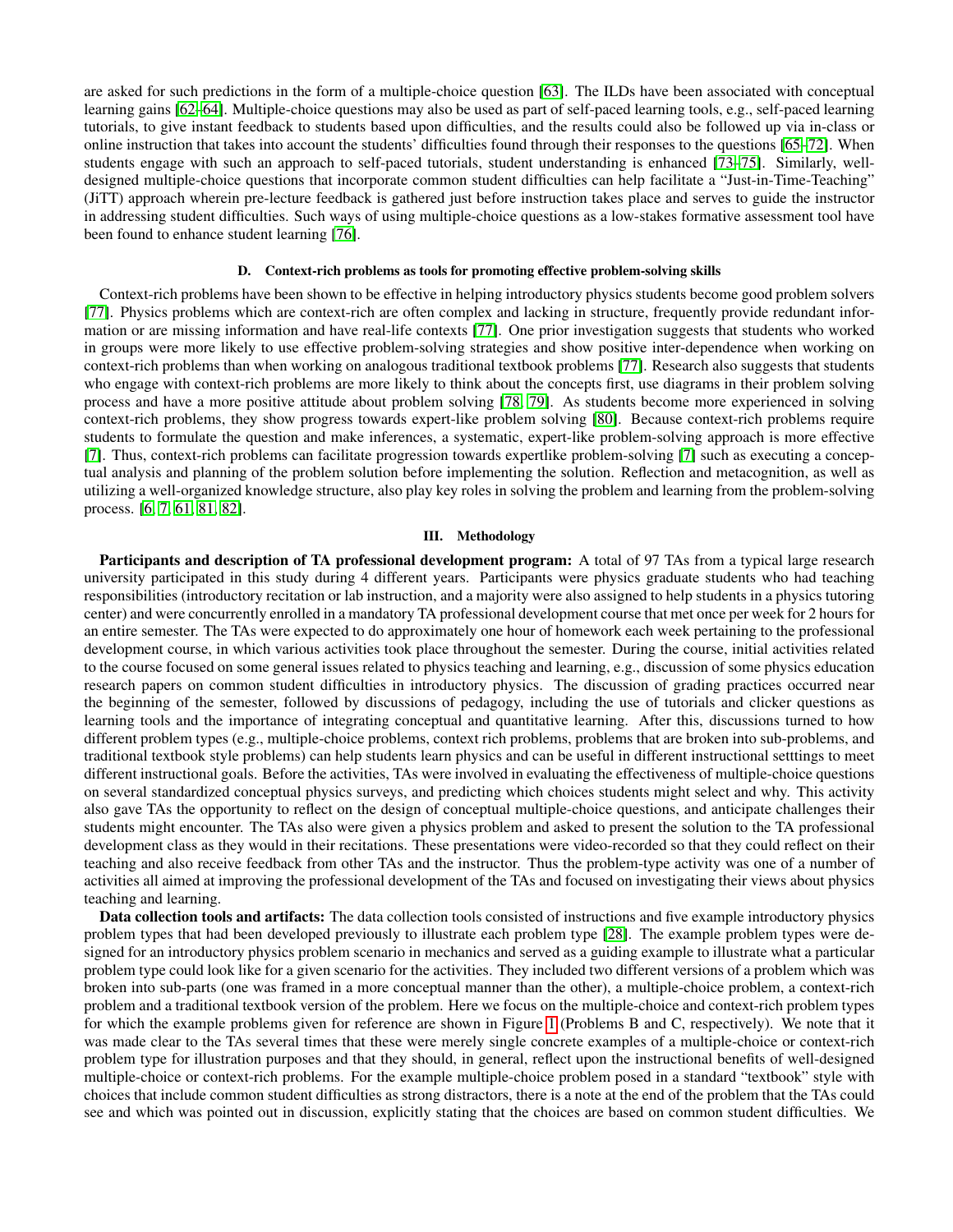also note that for the multiple-choice problem type, although TAs were given a quantitative problem as an example, they were explicitly told to consider instructional benefits and usage of well-designed conceptual or quantitative multiple-choice problems in different instructional settings to meet different instructional goals. Thus, while the multiple-choice problem type example presented to TAs was a quantitative problem, the discussion in the TA professional development class focused on the merits of well-written multiple-choice problems in general, including the use of qualitative multiple-choice questions geared towards probing conceptual understanding. Similarly, even though a single example was given, the broader discussion centered on the merits of a well-designed context-rich problems. As illustrated in the example context-rich problem, this problem type typically requires that students first construct a concrete question and then solve the problem using the relevant information provided (extraneous information is also included and the problem requires explicit calculation after formulating it, as is typical of this type of problem).

Based upon our research questions, the TAs were asked to answer questions about these problem types on a worksheet in which they were directed to list pros and cons for each problem type. Specifically, in the instructions, TAs were asked to list at least one pro and one con for each problem type based upon the features each of the five problem examples contained. Data were collected over four different years. In the most recent year's worksheet, TAs were also asked what they would change about the example problems. In addition they were asked to rank the features of problem types on their instructional benefit (i.e., how instructionally beneficial the TAs judged each problem type to be), and to rank the problem types in terms of the level of challenge (i.e., how difficult the TAs judged each problem type to be for students). They were also asked how much they liked the problem types, and the likelihood that they would use the problem if they had complete control of the choice of the problem types to use. For example, a TA who ranked a problem 1 for "challenging" judged this problem to be the least challenging for students; a 5 for "challenging" indicates that the TA perceived it to be the most challenging among the five problem types. The rankings allowed us to investigate research questions 1 and 2. Furthermore, throughout all four years, TAs were asked to list pros and cons of the problem types. These pros and cons were useful for investigating why TAs ranked the problem types the way they did (research question 3).

Data collection in the TA professional development course and later in individual interviews: TAs were given the example problem types and worksheets in the professional development course in the middle of the semester, when they had some teaching experience, in order to elicit their ideas about different problem types. They were asked to answer worksheet questions under the assumption that they had complete control over the introductory physics class, including control over problem types chosen for various purposes. The worksheet was completed as part of a homework assignment. Later, 12 participants who had taken the TA professional development course earlier volunteered to be interviewed in a one-on-one setting using a thinkaloud protocol. These interviews took place at least one semester after the initial activity described here in the TA professional development course and were audio-recorded. Since TAs who answered the written questions may have become focused on example problems given to illustrate each problem type, TAs who participated in the interviews were asked questions both about the example problem type and about the problem types in general similar to the broader in-class discussion about the instructional benefits and pros and cons of well-designed multiple-choice and context-rich problems. Thus, these interviews served to more deeply probe the TAs' reasoning behind their written responses and to explore such questions as the use of well-designed multiple-choice (both conceptual and quantitative) and context-rich problem types in general.

Coding TA responses: Two of the researchers met weekly to identify appropriate coding categories for pros/cons; agreements on these were reached through discussion. The researchers used open coding of the data from the individual homework assigned in the middle of the semester regarding the TAs' views of the problem types. The categories coded were arrived at over several weeks based on emergent themes. Some categories were merged if they were found to be sufficiently similar. The interrater reliability was examined for the coding of the pros/cons in the year 3 data set, and the average Cohen's kappa [\[97\]](#page-15-11) was calculated to be  $\kappa = 0.982$ . The most common pros and cons for the multiple-choice and context-rich problem types, along with their definitions and examples from TA worksheets, are included in Tables [I](#page-8-0) and [II.](#page-8-1) We note that for the context-rich problem type, some TAs' responses could not always be appropriately coded as a particular pro or con because they were negative but non-specific in nature. For example, one TA response was, "never assign this." We were unable to code this response, and others of this nature, into a specific pro/con category.

#### IV. Results

### A. Rankings

We find that multiple-choice and context-rich problem types ranked low for like, use, and instructional benefit. Figure [2](#page-6-0) summarizes the ranking for all problem types in all four categories in order to compare the TA views of multiple-choice and context-rich problem types. In the category of "instructional benefit", TAs were asked to rank the *features* of each problem type. In response to research question (1), the average rankings for "instructional benefit," indicate that the multiple-choice and context-rich problem types are seen by TAs as the least instructionally beneficial of all example problem types. The average rankings for "challenge" reveal that the context-rich problem type is ranked as the most challenging by TAs and that multiplechoice problem type is ranked as moderately challenging. The rankings for "challenge" are best understood in the context of the other problem types that the TAs were asked to rank. Two types of broken-into-parts problems were consistently ranked as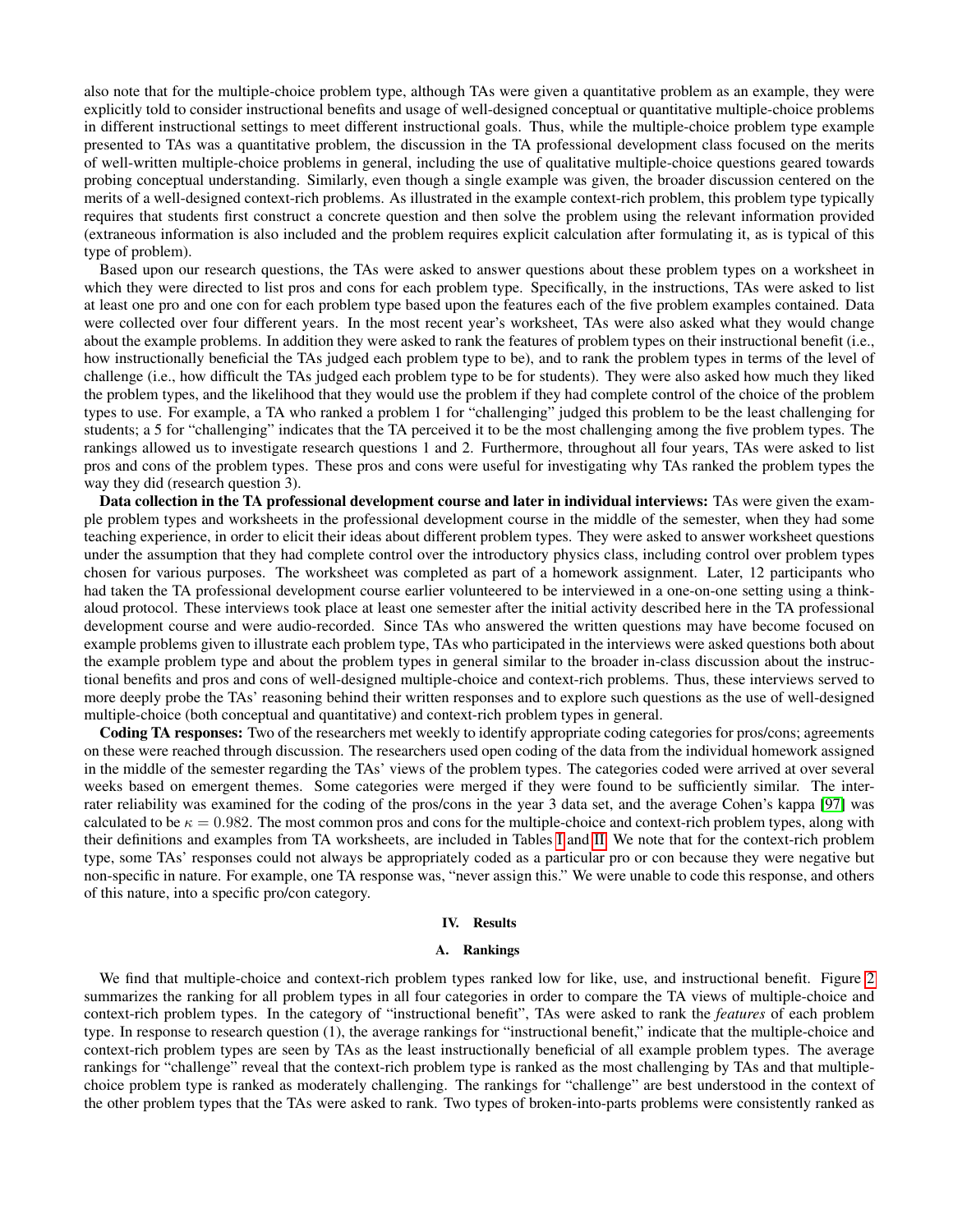## <span id="page-5-0"></span>**Problem B**

You are whirling a stone tied to the end of a string around in a vertical circle having a radius of 65 cm. You wish to whirl the stone fast enough so that when it is released at the point where the stone is moving directly upward it will rise to a maximum height of 23 meters above the lowest point in the circle. In order to do this, what force will you have to exert on the string when the stone passes through its lowest point one-quarter turn before release? Assume that by the time that you have gotten the stone going and it makes its final turn around the circle, you are holding the end of the string at a fixed position. Assume also that air resistance can be neglected. The stone weighs 18 N.

- $A)$ 1292 N
- $B)$ 1258 N
- $\mathcal{C}$ 1248 N
- D) 1210 N
- $E)$ None of the Above

Note: The choices are based on common student problems.

### **Problem C**

You are working at a construction site and need to get a 3 lb. bag of nails to your co-worker standing on the top of the building (60 ft. from the ground). You don't want to climb all the way up and then back down again, so you try to throw the bag of nails up. Unfortunately, you're not strong enough to throw the bag of nails all the way up so you try another method. You tie the bag of nails to the end of a 2 ft. string and whirl the string around in a vertical circle. You try this, and after a little while of moving your hand back and forth to get the bag going in a circle you notice that you no longer have to move your hand to keep the bag moving in a circle. You think that if you release the bag of nails when the string is horizontal to the ground that the bag will go up to your co-worker. As you whirl the bag of nails around, however, you begin to worry that the string might break, so you stop and attempt to decide before continuing. According to the string manufacturer, the string is designed to hold up to 100 lbs. You know from experience that the string is most likely to break when the bag of nails is at its lowest point.

FIG. 1: The multiple-choice and context-rich example problems given to the TAs to illustrate these problem types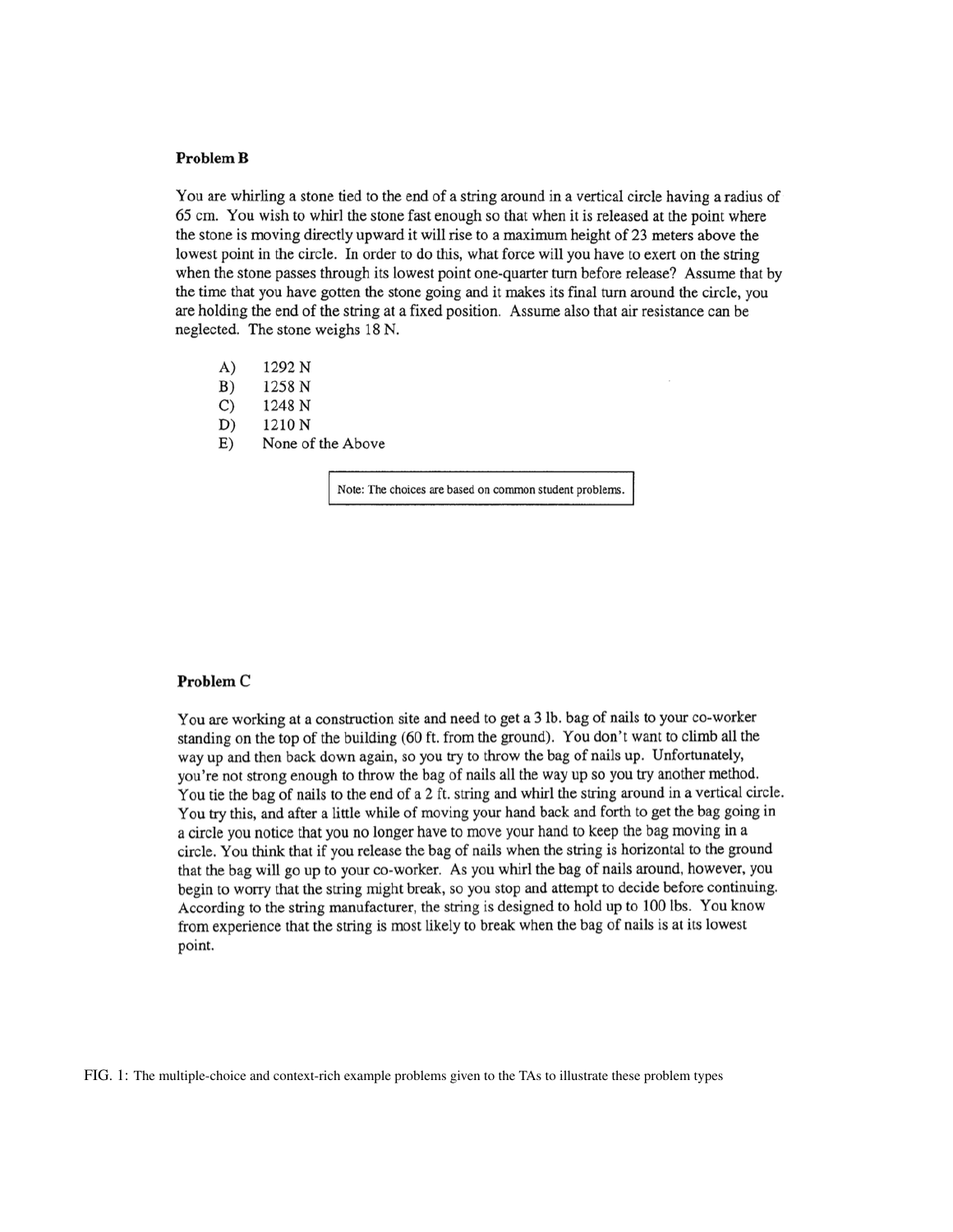the easiest two problems, and the context-rich problem was ranked as the most challenging. The multiple-choice and standard "textbook" style problem types were ranked in-between these two extremes. In response to research question (2), the average rankings for "use" indicate that the multiple-choice and context-rich problem types were ranked the lowest of all problem types. Moreover, TA responses regarding the manner in which they would use multiple-choice or context-rich problem types indicate limited ways in which TAs would use such problem types. In response to research question (3), the pros and cons that the TAs listed, as well as their explanations of how they might use different problem types shed light on the rankings for these problem types.

It is important to note that while written responses may have been guided by the example problem types given to the TAs to illustrate different problem types presented to TAs, TAs were explicitly asked to think not only about the specific example of a multiple-choice problem that they were given to illustrate a problem type, but also to think about well-designed multiplechoice problems in general including both conceptual and quantitative multiple-choice questions. Moreover interviewed TAs responded in a similar manner to those who gave written responses for all of the preceding categories (i.e., "instructional benefit," "challenge," "like," and "use") even when explicitly reminded to think more generally about well-designed multiple-choice problems including both conceptual and quantitative multiple-choice problems. In other words, rather than the above rankings holding true only for the specific multiple-choice problem given, interviewed TAs saw little instructional benefit and were unlikely to use multiple-choice problems of any kind. Thus, the interviews confirm that the rankings generalize to multiplechoice problems in general.

<span id="page-6-0"></span>

FIG. 2: Average rankings of the problem types presented to TAs

### B. Use of problem types

As seen in Figure [2](#page-6-0), the TAs ranked the multiple-choice and context-rich problem types the lowest for "use." Reasons behind the use rankings can be found by examining their written responses on the worksheet regarding how they would use these problem types. Individual interviews and discussions also shed light on the fact that TA views about multiple-choice and context-rich problems were not restricted to one problem scenario given as an example problem to illustrate a problem type but were more general views.

While some TAs stated that they would never use a multiple-choice problems at all, some reported limited uses. Of those who would use multiple-choice problems, the majority reported that they would use them only for quizzes or exams. Interviews and written responses suggest that the TAs were very reluctant to use multiple-choice problems and, even if they would use them, they had a summative assessment view of such problems in mind. One TA explained his reluctance to use multiple-choice problems in an interview as follows: *"I think multiple-choice takes the focus away from the problem at hand...This introduces more anxiety and confusion...I remember [one multiple-choice test] and I didn't do well, because I was so over thinking all of my answers and changing them multiple times."* This TA identified students' anxiety over getting the correct answer and evaluating the validity of the choices given as a reason for avoiding using multiple-choice problems. It was clear from the discussion during the interview that this TA was thinking about a high-stakes, summative use of multiple-choice problems, and the impression that those situations left on him as a student for being anxiety-producing. Similarly, when other TAs also spoke about using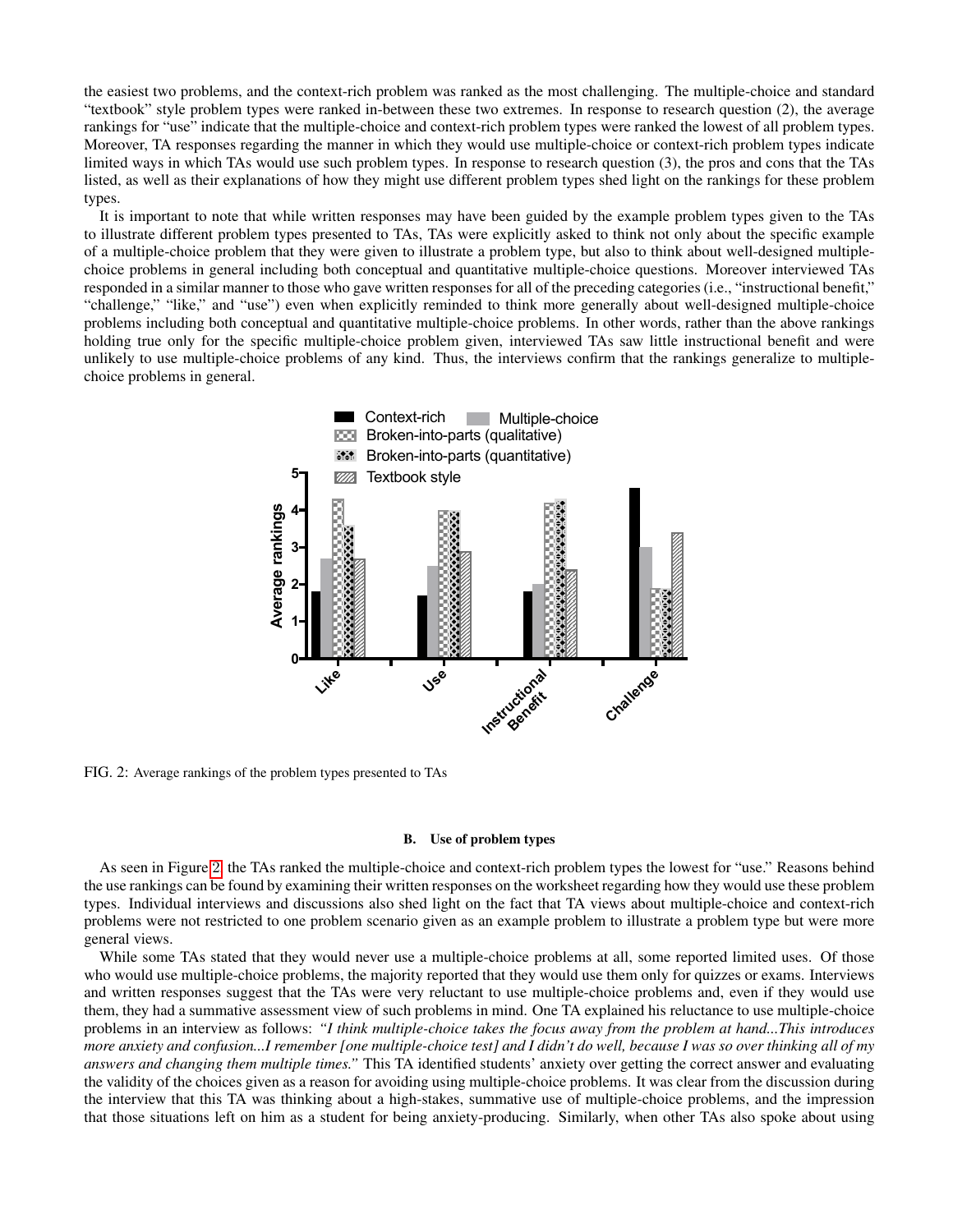multiple-choice problems, their responses focused on a summative assessment type of usage. Another TA, when explicitly asked how he might use multiple-choice problems, said, *"Maybe if I want to make the final totally multiple-choice,"* but did not offer any other type of use for such problems. Another TA offered, *"Quiz or exam type things, not homework... I don't think it's necessarily helpful in a homework to have the multiple choices."* These TAs (and a majority of others) also did not offer any other way of using multiple-choice problems, even when asked explicitly. Most TAs, when asked to come up with at least one pro, noted that the main pro of well-designed multiple-choice problems was to help them with the task of grading the quiz or exam efficiently.

Indeed, few TAs mentioned using multiple choice problems as a formative assessment tool such as "clicker questions," inclass group problem-solving in flipped classes, or self-paced tutorials which can be used even in very large classes (all TAs were aware of clicker questions and other technology since it was discussed in an earlier session in the TA professional development class). It is also important to note that TAs were specifically asked to assume they had full control over teaching the course independently when responding on their worksheets regarding problem types and their instructional benefits, etc. (and this point was also emphasized several times). Thus, the absence of possible formative uses in their written responses as well as in interview data suggest that the TAs did not immediately recognize these possibilities as useful for overall course instruction, not due to their limited roles as TAs. A lack of valuing of the multiple-choice clicker questions was observed in the comments made by TAs during interviews. For example, when the interviewer specifically asked about use of a multiple-choice question with clickers, one TA said that he does not like to think about using multiple-choice questions even for clicker questions. Discussions with this TA suggest that he was well aware of the fact that clickers can be utilized in physics classes, but he did not appear to have reflected on the instructional value of using multiple-choice clicker questions as a formative assessment tool.

Regarding the context-rich problem, the ranking for "use" was the lowest of all problem types, indicating a common reluctance among TAs to use a context-rich problem. The majority of TAs did not envision any possible situation in which context-rich problems could be used effectively, e.g., in a collaborative group problem solving session or as part of a homework assignment. Furthermore, even though the instructions regarding the worksheet completion included a directive to think of at least one way in which each problem type could be used, over 20% of the TAs stated that they would never use context-rich problems in any way and listed no pro even when asked for at least one pro. Moreover, of the few TAs who mentioned group work as a potential use, most did not mention that the group work could help actively engage students in co-constructing knowledge and learning problem-solving skills.

Similarly during interviews, when asked how they might use the context-rich problems, many TAs noted that they would not use context-rich problems at all and only one of the TAs suggested the idea of group work as a possibility. Exhibiting this reluctance to use context-rich problems, one TA struggled to think of a possible way to use a context-rich problem, saying, *"I think this might not be the kind of question you ask in a recitation...maybe this is the outline for a lab or something, but it doesn't seem right [even then].*" Further discussion suggests that this TA felt that the context-rich problems were not well-suited to use in a recitation even for group work. Furthermore, even in a lab setting where time may not be as big a factor and where students might collaborate, the TA was reluctant to endorse using context-rich problems. Other TAs also had similar sentiments. Some possible pros and cons stated by the TAs for the multiple-choice and context-rich problems are listed in Tables [I](#page-8-0) and [II.](#page-8-1)

TAs' perceived cons of multiple-choice problems: One reason for TAs not using multiple-choice questions was a feeling that such questions constituted a "trap." This theme of "trapping" students is evident in the following quote: *"If I were to do a problem and get one of the answers... then you look at the others and you doubt yourself and you get started thinking about patterns in the question and what you're off by, or is it 'none of the above?' Is it all a trick?"* This TA expressed that the alternative choices provided may throw a student off by the "patterns" that appear to them to exist in these alternative choices. Other TAs expressed similar sentiments. The concern for perceived fairness is definitely laudable, but interviews suggest that it arises from TAs assuming a high-stakes assessment in which an incorrect answer may have a major impact on a student's grade. Interviews suggest that the assumption of high-stakes assessment often influenced the fact that the distractor choices were seen by some TAs as a "trick" rather than having instructional value in evaluating whether the student was truly knowledgeable about the correct concepts and problem-solving approach.

In addition, TAs did not view multiple-choice problems as reflecting student understanding. Table [I](#page-8-0) shows the most common pros and cons mentioned by TAs in written responses. As can be seen in Table [I,](#page-8-0) a majority of TAs listed the con "no parital credit/no understanding shown." This con referred to TA responses that indicated that they felt that this problem type would be a poor reflection of students' understanding, that the students may not get partial credit, and/or that the students could potentially guess the correct answer. Thus, this category encompasses several reasons why TAs might be concerned that the multiple-choice questions would not necessarily give students appropriate credit for their level of understanding.

For example, the issue of potentially guessing the correct answers for the multiple choice questions was mentioned by many TAs. In an interview, one TA explained the concern about guessing as a reason for why this type of problem may not be valuable:*"There's always a possibility that they could make a guess, and I don't really see any particular value to using multiple choice...."* The possibility of guessing appeared to influence this TA's view of the problem's perceived value. Guessing is certainly a valid concern and it is encouraging that TAs were concerned with the implications for fair grading when guessing is a possibility. However, it appears that TAs did not think more deeply about how distractor choices or other elements of well-designed multiple choice questions might discourage guessing (e.g., consistent units and similar numbers might not allow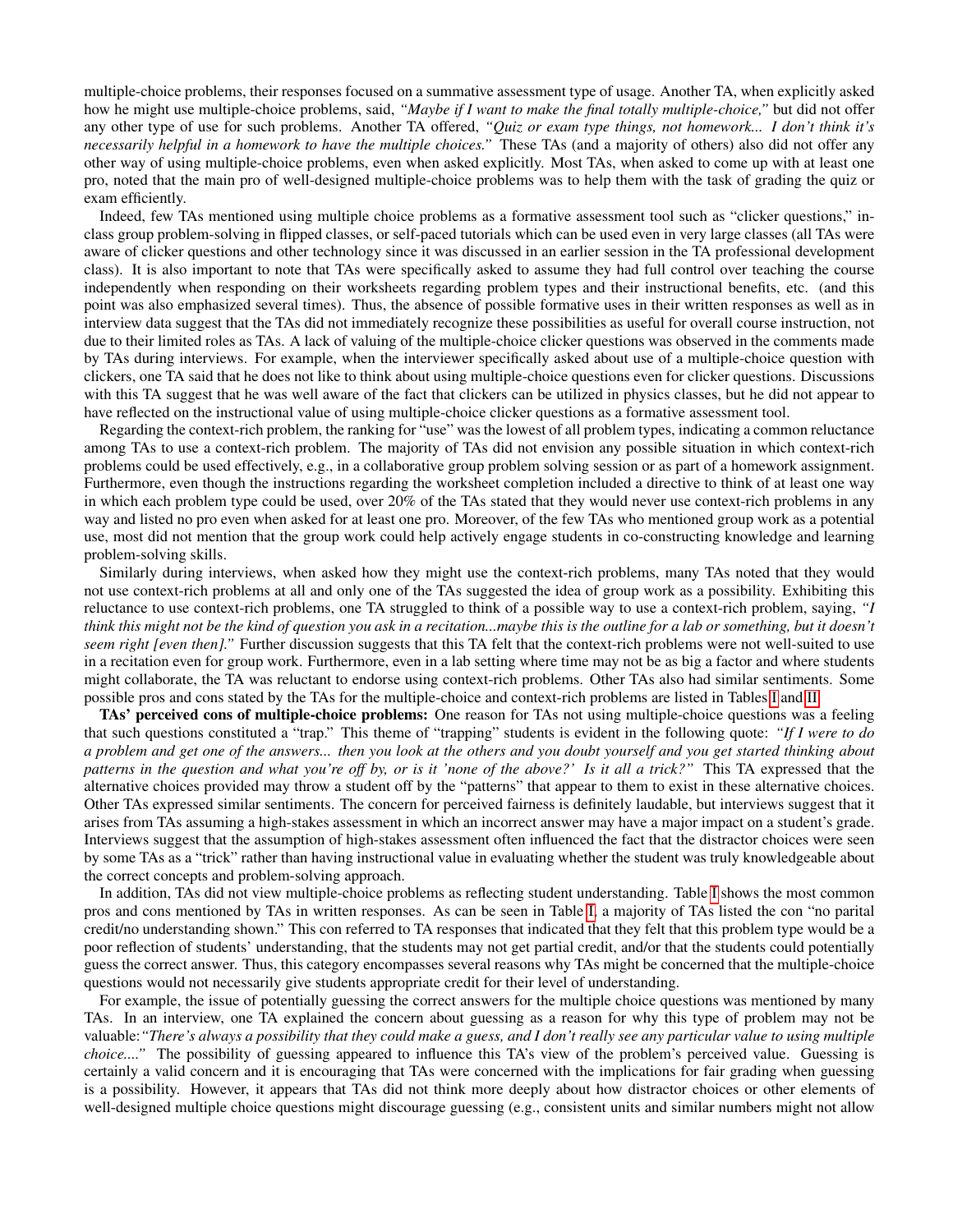<span id="page-8-0"></span>TABLE I: The most commonly listed pros/cons of the multiple-choice problem type and the percentages of TAs who listed them. Some TAs listed more than one of the following or other pros/cons not listed here.

| Code                                                      | Definition                                            | Examples                                                                                                        | Percentage<br>of TAs |
|-----------------------------------------------------------|-------------------------------------------------------|-----------------------------------------------------------------------------------------------------------------|----------------------|
| (Pro) check                                               | their answer                                          | students can check can check your answer"                                                                       | 22                   |
| $(Pro)$ time                                              | saves time                                            | "quick way to get answer"                                                                                       | 14                   |
| (Pro) grade                                               | easy/efficient<br>grade                               | <sup>to</sup>   "makes problem faster to grade"                                                                 |                      |
| partial can<br>(Con)<br>no<br>credit/no<br>standing shown | guess;<br>under-   not demonstrate  <br>understanding | $\left.\frac{\text{does}}{\text{astrate}}\right _{\text{can't tell if they can do the process,}}^{\text{does}}$ |                      |

a student to easily "rule out" an answer choice). It is interesting to note that sometimes TAs were reporting concerns that could be considered to be contradictory. In particular, TAs often disliked the idea of guessing, but also disliked the idea of using distractors which can dissuade guessing because they felt that the distractors constituted a "trap." This suggests a possible lack of reflection and/or a lack of awareness of the instructional value of design elements such as distractor choices. It also appears that TAs did not think about how the formative assessment value of such questions could outweigh the risk of guessing for a low-stakes assessment use, such as clicker questions or as assessment in self-paced learning environments.

<span id="page-8-1"></span>TABLE II: The most commonly listed pros/cons of the context-rich problem type and the percentages of TAs who listed them. Some TAs listed more than one of the following or other pros/cons not listed here. However, other pros were negligible and the overlap of the two cons listed below represents only 5% of all TAs.

| Code              | Definition     | Examples                                                                                                                                       | Percentage<br>of TAs |
|-------------------|----------------|------------------------------------------------------------------------------------------------------------------------------------------------|----------------------|
| $ $ (Pro) real    | their lives    | real life scenario; "gives insight to how physics laws<br>can help students and principles are ingrained in our 47<br>relate physics to lives" |                      |
| $ $ (Con) time    | time-consuming | "takes up a lot of time" "can take too $ _{33}$<br>long"                                                                                       |                      |
| $ $ (Con) unclear |                | problem is vague "can be ambiguous; not sure what to $\boxed{42}$<br>and/or confusing $\boxed{do''$ "hard to decipher"                         |                      |

In addition to guessing, some TAs mentioned the issue of partial credit. In an interview, one TA expressed this concern as follows: *"If they did good work, and they chose b instead of a, and they got zero points, I wouldn't like that as a TA. I expect myself to be someone who grades on problem solving merit, and the thought process as opposed to the final answer"*. This TA was concerned about a student potentially getting a score of zero for a multiple-choice problem, which is commendable. Interviews suggest that such concerns were often based on an assumption that multiple-choice questions would be given in a high-stakes summative assessment. The concern for fairness that this TA and others showed is laudable, but it appears that he did not realize that partial or full credit may be built into low-stakes formative assessments (as is often done, e.g., with clicker question responses). Other TAs expressed similar sentiments about the negative aspect of students not receiving partial credit. Many TAs assumed that multiple-choice problems necessarily mean that credit is not possible if the answer is not correct. However, credit possibilities do exist, such as participation or completion credit for clicker questions or in online assessments as part of a self-paced learning environment.

TAs' perceived cons of context-rich problems: Table [II](#page-8-1) shows that the most commonly stated con was coded by the researchers to be in the category "unclear." "Unclear" refers to TA responses which described the problem feature as confusing (e.g.,"Overly confusing and frustrating") or lacking in clarity or explicit question (e.g.,"The point of the problem is not clear"). In fact, the con "unclear" appears to be one major reason why the TAs thought that the context-rich problem type was highly challenging and may have contributed to the TAs' reluctance to use this problem type or recognize its instructional benefit in any setting to achieve instructional goals. The majority of TAs who ranked the context-rich problem type as the most challenging and low in instructional benefit also mentioned a con categorized as "unclear." Similarly, the majority of TAs who indicated they would be unlikely to use context-rich problem type by ranking it low for the category "use," also mentioned a con coded as "unclear."

The TAs who listed the con "unclear" had a variety of reasons for why they perceived this type of problem to be lacking in clarity, and often the same TA stated more than one reason for why he/she felt this problem type is unclear. Written responses and interviews suggest that one reason the context-rich problem given as example was often viewed as unclear by the TAs was that there was a lack of an explicit question in it (which is common for problems posed in a context-rich manner). For example, one interviewed TA explained that the lack of an explicit question made the problem confusing: *"This one is very vague. It's*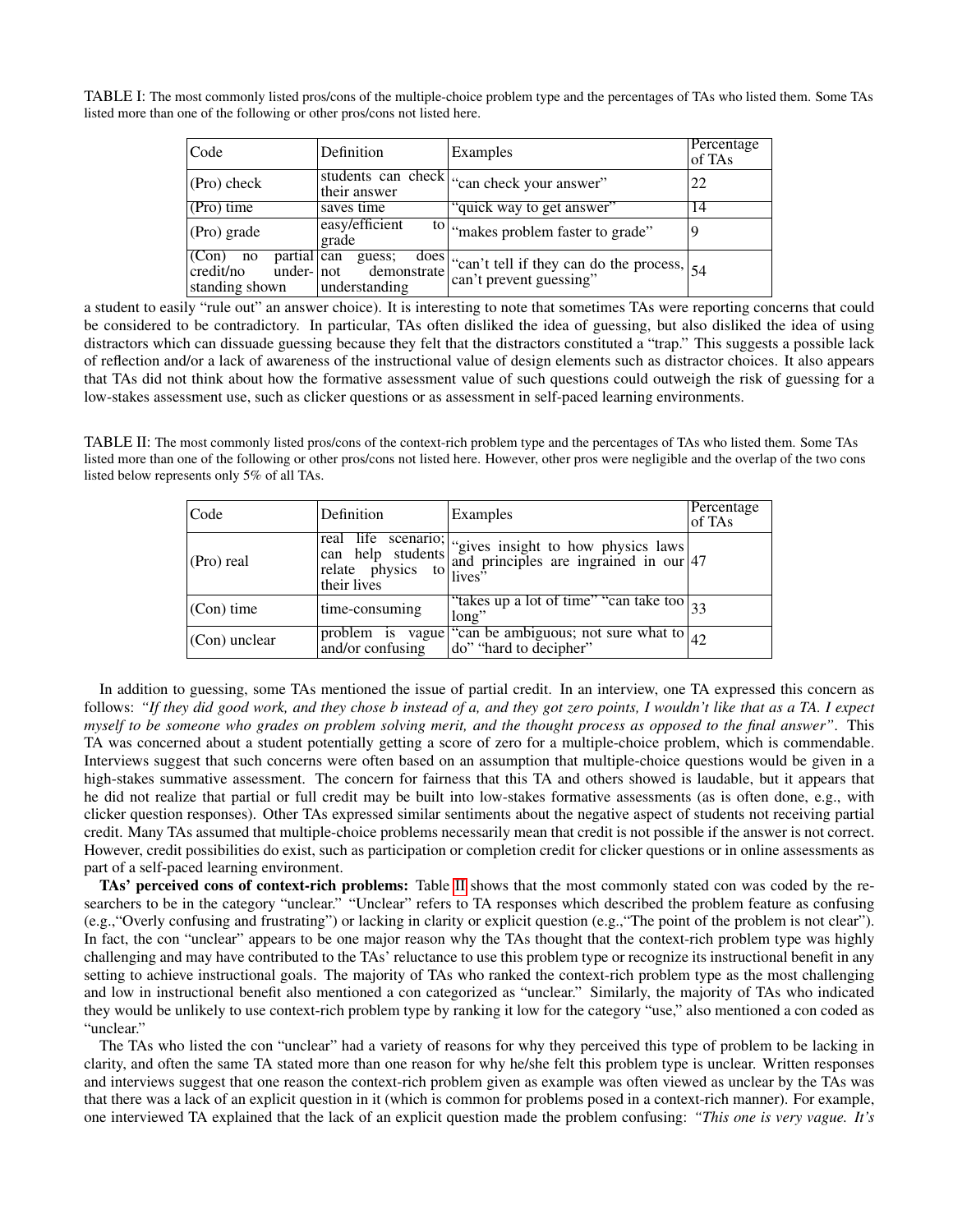*not asking any question, so the student might get confused about what they're supposed to do...."* This type of sentiment about the lack of explicit question and the problem being "vague" or a source of confusion for students was commonly mentioned by the TAs both in written responses and interviews. Another interviewed TA who described the example problem as "unclear" explained, *"at least if you give a student a problem where they know what they need to do, they can ask you questions about that, but I can imagine students sitting there saying 'I don't know where to start."'* Moreover, discussions with this TA suggest that he felt that his students will not be able to proceed with any context-rich problems. He noted that without being able to discern a clear goal, the students will neither be able to make sense of the problems nor be able to reach out for support from the TA or instructor, as they will not know what questions to ask. Similar to this TA, many TAs connected a perceived lack of clarity to the fact that the context-rich example problem does not ask an explicit question. Another TA stated, *"It is challenging... because the wording of the problem is vague. I don't even really see an explicit question that it's asking."* This TA (and many others) explicitly made a connection between the level of challenge and the lack of a concrete question posed. Discussions with TAs suggest that many felt that it did not make sense to give these types of problems to students under any circumstance they spontaneously came up with in the moment or that were mentioned by the interviewer. These TAs appeared not to recognize the instructional benefit of requiring students to determine the questions that are being asked in context-rich problems, which is the rationale for not including questions in context-rich problems.

Another reason many TAs found this problem type to be "unclear" was that the TAs felt it was verbose with too much extraneous descriptive information and that their students will have difficulty interpreting it (note that wordiness and possible extraneous information are common features of context-rich problems). This reason for perceived lack of clarity also seems to be contributing to the high ranking for challenge and low ranking for instructional benefit and likelihood to use. For example, one interviewed TA first described the problem type as having "too much detail," and then went on as follows, *"it's very good that it has a story to it but the story is too much and the science is not enough...because this is a physics class and... it looks more like a story than a physics problem.*" It is interesting that the TA appeared to view the narrative aspect of the problem type (i.e., the "story") as separate from the "science" of the problem. This TA appeared to be of the opinion that the context-rich problem type may not hold benefit for physics students, since he felt that this sort of problem type does not belong as part of a physics class. Further discussion with the TA suggests that he preferred textbook problems and viewed the detailed descriptive narrative in a physics problem as being outside of the scope of what should be part of a "usual" physics curriculum. This could explain why this TA reported that he would not be likely to use context-rich problem type. Another TA remarked, *"I think... intuition in being given a word problem and knowing how to translate that into math is the hardest part."* Further discussions with this TA suggest that he agreed that formulating the problem (i.e., translating the problem from words to quantitative expressions) may potentially be useful for students. However, he then stated that he would never use this type of problem in his own class due to the fact that it is unclear and challenging for students and his students would not know how to solve these types of problems. Similarly, another TA who ranked the context-rich problem type the lowest for likelihood to use such problems said: *"It's not about the physics; it's just about the wording... I find this question itself is kind of testing how you understand a paragraph of description, but the physics itself might [not] be..."* This TA felt that the wording of the problem as a descriptive paragraph was something separate from the physics involved, almost as if implying that the paragraph form obfuscates the underlying physics. Indeed this TA went on to say that *"It's kind of confusing...I took a long time to understand it...It's not quite clear."* This TA mentioned both the lack of an explicit question and the lengthy narrative as problematic for the problem's clarity, and further mentioned that he did not see instructional benefit in using context-rich problems in general.

In addition to the con "unclear," another common con category was "time". "Time" was the category used for TA responses that indicated that solving this problem type would be too time consuming for introductory students ("It may take a while for the student to interpret the problem into a mechanics problem") and/or did not make the best use of time ("Takes time reading things that are not directly helpful for solving the problem"). The con "time" may also have contributed to TAs' reluctance in using this problem type in their own classes. Of the TAs who ranked the context-rich problem type the lowest in terms of "use", the majority listed "time" as a con. A TA's reluctance to use a context-rich problem due in part to time constraints is evident in the following comment during the interview: *"The student will take much more time to solve this... I think the student has to read this question so many times more to understand it. ...I won't use this at all."* We note that this TA identified both the time it will take the student to solve the problem and also the time required to read and understand the problem statement as being problematic with regard to the use of this problem type. Further discussions suggest that, in general, he would not use this problem type in his classes. In a similar manner, another TA who reported that he would never use a context-rich problem stated: *"The students have to spend too much time trying to figure out what they are supposed to answer...It does not help the student at all."* This TA identified the time needed to interpret this type of problem and construct a well-defined question as excessive and went on to say that this time requirement makes the problem type unhelpful to the student. He further noted that the complexity negatively impacts the instructional benefit of this problem type in his mind.

### C. With regard to the overall instructional benefits, the pros do not appear to outweigh the cons

Many TAs did not list any pros for the context-rich problem type even though they were asked to list at least one pro for each problem type, and the pros listed for the multiple-choice problem type appear to be mainly centered around logistical issues. The inability to come up with a pro for the context-rich problem type and the logistical nature of the pros given for the multiple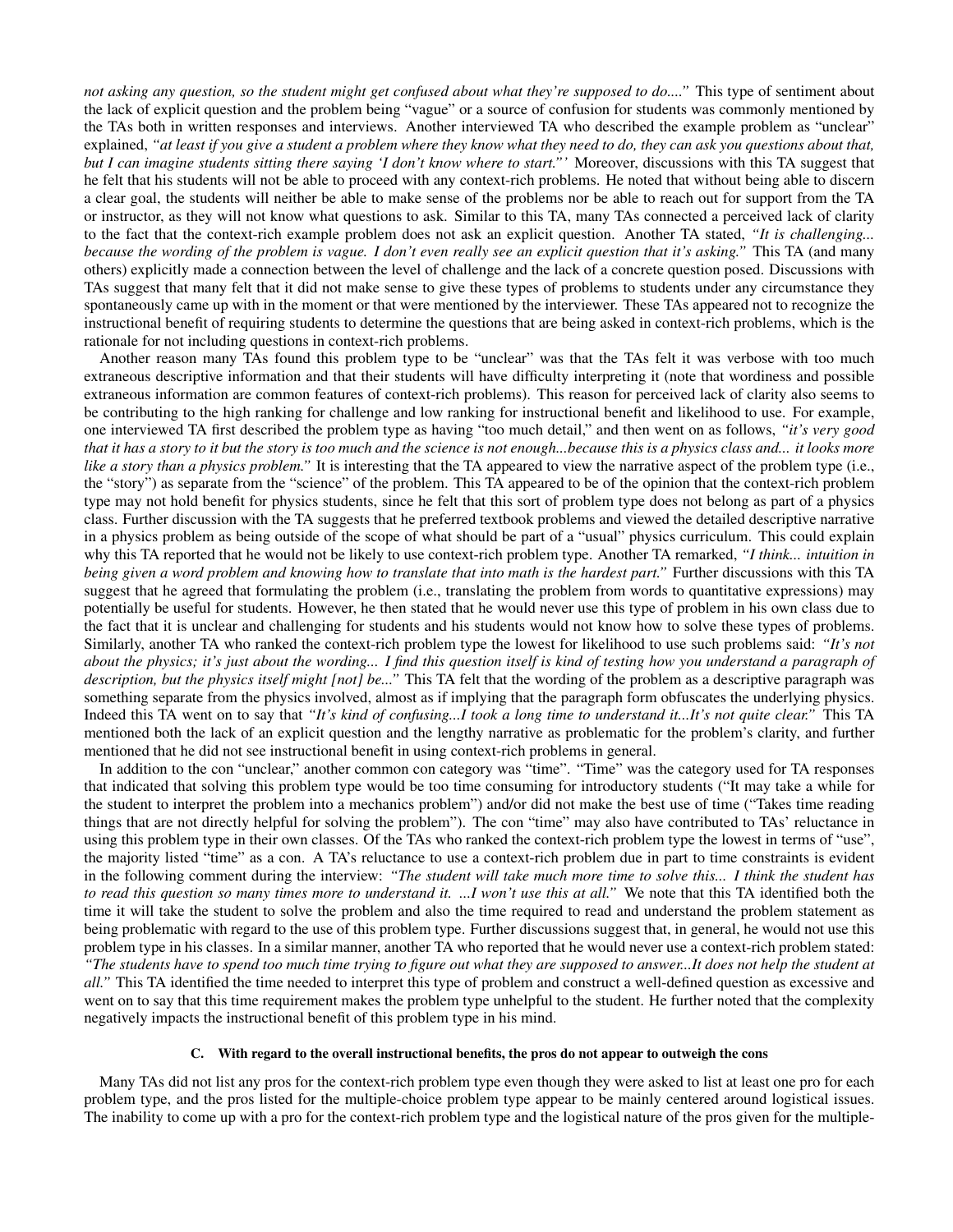choice problem type corroborates the rankings for "instructional benefit," a category in which multiple-choice and context-rich problem types ranked the lowest. This suggests that TAs did not perceive these types of problems to be instructionally beneficial. Moreover, the paucity of compelling pros for these problem types may explain the low average rankings these problem types received for "like" and "use."

TAs mostly cited logistical issues as pros for using multiple-choice problems: Although none of the individual pros were mentioned by a majority of TAs (i.e., the most common pro was only mentioned by 22% of TAs), the common pros included several sentiments that appeared to center around logistical issues. None of the pros appear to relate to instructional benefits such as the use of multiple-choice questions as a formative assessment tool. In fact, the most common pros had a theme of logistical considerations. The perceived time-efficiency, the ease and quickness of grading, and the idea of students checking their answers can be viewed as logistical concerns more than perceived instructional benefit. This finding suggests that the positive aspects TAs saw in the multiple-choice problem type did not have to do with such problems benefiting student learning when used as a formative assessment tool. Furthermore, it should be noted that none of the pros listed in Table [I](#page-8-0) were stated by even one-quarter of the TAs. This is because almost 40% of TAs did not list pros at all, even when explicitly asked to list at least one pro of well-designed multiple-choice questions in some instructional setting to achieve some instructional goals.

Some TAs expressed that ease and/or efficiency of grading multiple-choice problems was a pro (and most often the only pro). The researchers coded these responses in the category "grade." As an example of this sentiment, one TA mentioned the ease with which a multiple-choice problem can be graded as a positive aspect of the problem type. As mentioned earlier, the code "grade" included any time-savings on the part of the TA in grading the multiple-choice problem type. A TA response indicating this time-efficiency when it comes to grading was *"Time saving to check."* Both the ease and efficiency of grading a multiple-choice problem type were commonly considered as pros by the TAs. One TA, who mentioned in an interview that the multiple-choice problem type had the perk of being easy to grade, acknowledged this as follows: *"It's not a nice answer but it's pragmatic."* Logistical issues had obvious appeal to the TAs, but did not imply any deeper instructional benefits of multiple-choice problems as a formative assessment tool.

Another common pro listed by the TAs was coded in the category "time." In this case, "time" means that the TAs felt that multiple-choice questions would be time-efficient or would save time for the students. We note that the pro "time" specifically applies to only TA responses that indicated that the time-savings would be for the students (as noted earlier; responses that indicated that the multiple-choice problems would be faster or easier to grade, were coded as "grade"). For the pro "time," TAs explained that not needing to show work in order to select a choice would make the problem-solving faster. Expressing the sentiment of time-savings, one TA succinctly noted that the multiple-choice problem type would be *"[A] quick way to get answer."* Similarly, another TA stated that it *"Saves time to get correct answer."*. This perceived time-efficiency was often cited as helpful for a quiz or exam situation where time might be limited. One TA expressed this sentiment by stating: *"Saves time for a quiz.*" However, if the multiple-choice problem was quantitative (as in the example to illustrate the problem type), the problem-solving process may still require a comparable amount of time as analogous problems posed in other ways. The TAs often missed this point.

Another common pro was "check," which refers to TA responses that indicated that they viewed multiple-choice problem type as feasible to check the correctness of one's answers. For example, one TA explained that having the choices present means that *"[Students] can see that their answer might be correct."* A similar idea was expressed by another TA who stated that: *"If the student makes a calculation error, they will know right away."* And yet another TA simply stated that the main benefit of the multiple-choice questions is that *"You can check your answer."* TAs with such responses often regarded this feature as a positive aspect of the problem type–they felt that the students could benefit from checking if they had the correct answer. However, TAs did not express or recognize that the presence of common incorrect answers included in the choices could preclude students from checking that an answer was correct, since they may simply be verifying an incorrect answer choice (one which is based on a known common student misunderstanding). It appears that TAs did not look past the obvious feature of one of the choices being correct to realize that carefully-designed distractor choices would make it difficult to check one's answer.

Only one common pro listed for context-rich problem type, and it was not viewed as compelling: Of the pros TAs did mentioned for the context-rich problem type, the most common pro was "real" (i.e., relatable to a real-life scenario). One TA put it succinctly: "Connects to daily life". We note that the TAs seldom mentioned any other pro. Interviews suggest that the pro "real" may not be perceived as compelling enough to outweigh the negative light in which the TAs viewed the context-rich problem type overall. For example, one interviewed TA stated, *"There's some redeeming elements to it, like I like that this frames it from the perspective of the student, so they can think about what they see and feel while they're whirling the string around. So it's not all bad, but...I would tend not to use it at any level. I just don't think it's an effective problem."* This TA appeared to recognize some "redeeming elements" in the real-life aspects of the context-rich problem, but qualified this pro by stating that this is not enough of a reason for him to use a problem like this in his own classes in any way. Additionally, the remark about it not being effective appears to speak to his low opinion of the problem in terms of its instructional benefit. Further discussions suggest that this TA would not use context-rich problems in general in his classes. Other TAs had similar views.

Thus, written responses and interviews suggest that the TAs, in general, appear to have a negative opinion of the context-rich problem type. The total percentage of TAs who listed one or more significant cons to the context-rich problem is 80% and other negative responses could not be coded since they were not specific. Indeed, it is interesting to note that the context-rich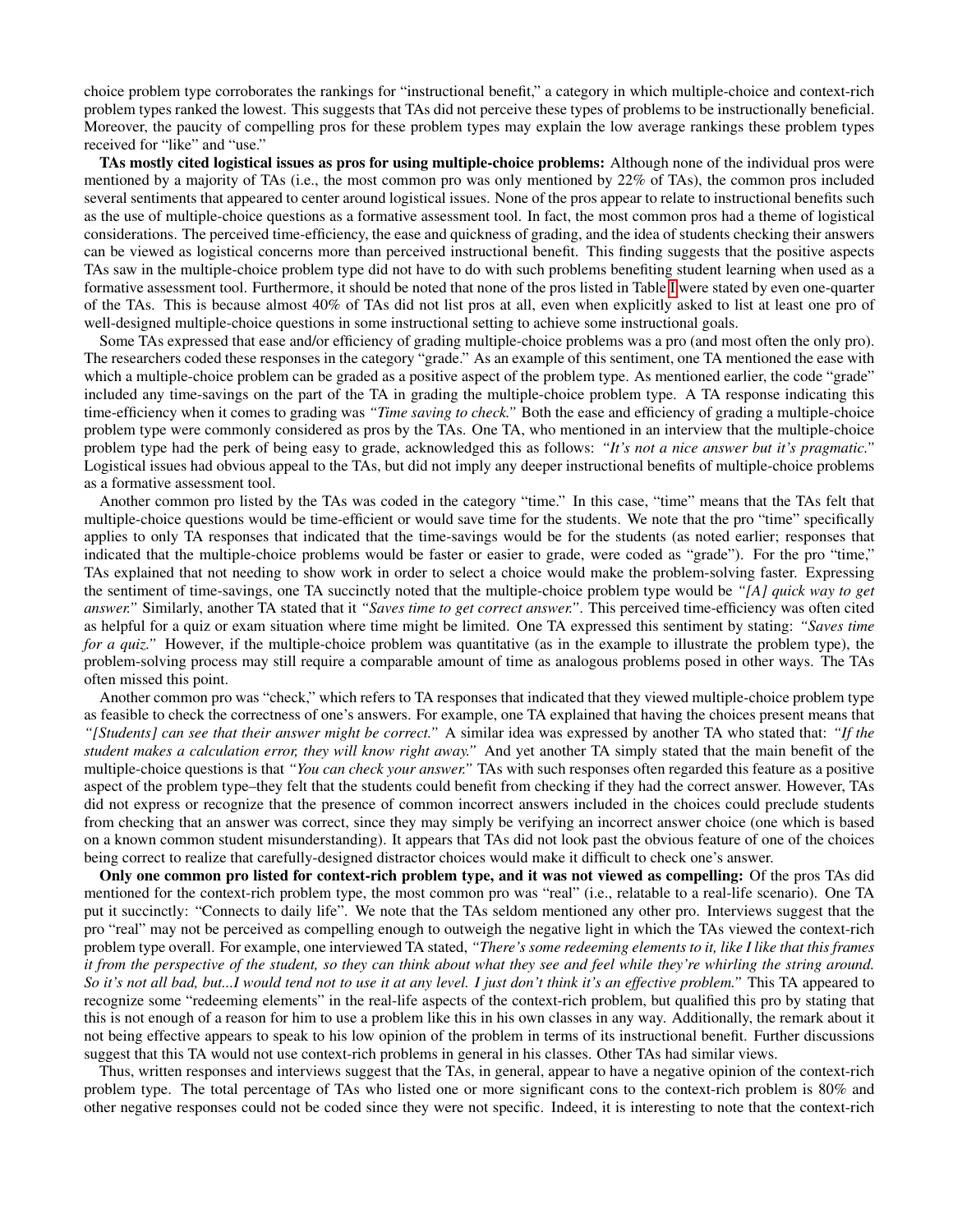problem type elicited a strong negative response from many TAs. Some TAs were extremely negative with statements such as: "Absolutely does not help the students at all", "meaningless", and "It sucks".

### V. Discussion and Summary

Overall, TAs had major concerns about the instructional benefits and the use of multiple-choice and context-rich problems. They did not recognize the substantial possible instructional benefits of both of these problem types. Since TAs are not blank slates, their own prior experiences as students may have played an important role in their perceptions of the instructional benefits of different problem types. In response to research question (1) and (2), we find that, in general, most TAs viewed multiple-choice and context-rich problem types as challenging, but did not perceive them to be instructionally beneficial under any circumstance they spontaneously came up with in the moment or that were mentioned by the interviewer. TAs reported that they would not be likely to use them. Both in the written responses and in the interviews, most TAs mentioned using multiple-choice questions only for convenience in summative assessment, and most could not think of any instructional purpose for which they would use context-rich problems even though they were asked to list at least one instructional benefit in some instructional setting. They did not mention multiple-choice questions as playing an important role in formative assessment, nor did they appear to envision using context-rich problems to engage students in collaborative group problem-solving.

In response to research question (3), we found several reasons for why TAs viewed these problem types the way they did. Concerns TAs mentioned were very legitimate, e.g., one does need to think about the possibility of a student guessing on multiple-choice questions or one must find time to allow students to solve a context-rich problem that requires interpreting and formulating the goal of the narrative first. However, most TAs did not readily identify many of the instructional benefits of either the context-rich or the multiple-choice problem type in different instructional settings to meet various instructional goals. The TAs were specifically told to assume they had complete control of a hypothetical introductory physics class. Also, even if in the written responses, they focused heavily on the example problem types given for illustration (although they were asked to consider the problem types in general), since class discussion and interview data in which TAs were specifically asked to think about these problem types in general corroborates these findings, lack of recognition of instructional benefits of these problem types appears to be due to TAs existing model for teaching. Since TAs are not blank slates, their views about teaching and learning may be heavily influenced by their own experiences as students. These findings agree with findings from previous studies regarding TAs' beliefs about assessment and example problem solutions, wherein TAs struggled to identify aspects that were supported by the research literature as beneficial for students [\[22,](#page-13-8) [30,](#page-13-16) [31\]](#page-13-18).

Indeed, the use of multiple-choice problems as a low-stakes formative assessment tool appeared not to be recognized by the TAs, where this type of use lends itself to efficiently identifying the common difficulties students have and provides an opportunity for students to reflect on their own difficulties. It is telling, for example, that a significant number of TAs reported that they would never use multiple-choice questions in any way even if they had access to well-designed multiple-choice problems, and that, among those who would use it, they primarily had summative assessment and logistical issues in mind. The idea of utilizing the information one could gather from multiple-choice questions, e.g., using clickers in a large classes to figure out the fraction of students who had a common difficulty, in order to use appropriate curricula and pedagogies to address those difficulties appeared not to occur to the vast majority of TAs. In other words, TAs did not mention any of the plethora of ways that multiple-choice questions can be used in low-stakes formative assessment, even in very large classes. The use of multiple-choice questions as formative assessment tools is not only restricted to clicker questions, which are very versatile for both individual or group questions and both conceptual or quantitative problems, but such questions can also be integrated with interactive lecture demonstrations, self-paced tutorials, pre-lecture videos and corresponding assessment tools and with other "Just-in-Time-Teaching" strategies. Even when explicitly asked for at least one pro for the multiple-choice questions, the power of such questions as a formative assessment tool was not immediately recognized by a majority of the TAs. On the other hand, it has been shown that multiple-choice questions can be implemented as effective formative assessment tools and implementation of well-designed multiple-choice questions can make them excellent low stakes assessment tools when well-designed questions with good distractor choices based upon research on student difficulties are used, and students are awarded participation credit regardless of the correctness of their answers, etc.) [\[48,](#page-14-2) [60,](#page-14-22) [61,](#page-14-16) [65–](#page-14-20)[69,](#page-14-23) [83,](#page-15-12) [84\]](#page-15-13). For example, the use of good distractor choices or sequences of multiple-choice questions which build on each other can help reinforce concepts, encourage a desirable problemsolving approach, and/or dissuade guessing. Yet, to many TAs who discussed the presence of the distractor choices in detail during interviews, the instructional value of these distractors did not appear attractive in any instructional setting they could think of to meet instructional goals in a low stakes context. In fact, some TAs expressed serious misgivings that these served to simply maliciously "trap" a student. Concern for fairness is certainly a very positive aspect of instruction, but it appears that the TAs had an underlying assumption of a high-stakes assessment use of multiple-choice problems and a lack of awareness of low-stakes formative assessment and the instructional value of distractor choices (e.g., you can award full credit for clicker questions for participation only regardless of the correctness of the answers).

Similarly, TAs did not mention the use of context-rich problems for collaborative group problem-solving. Moreover, many of the perceived drawbacks to using context-rich problems mentioned by TAs are identified as positive aspects of context-rich problems in the research literature [\[77,](#page-15-2) [78\]](#page-15-6). Context-rich problems are usually purposely designed with these features because of the benefit that those features afford for helping students actively engage in learning effective problem solving strategies,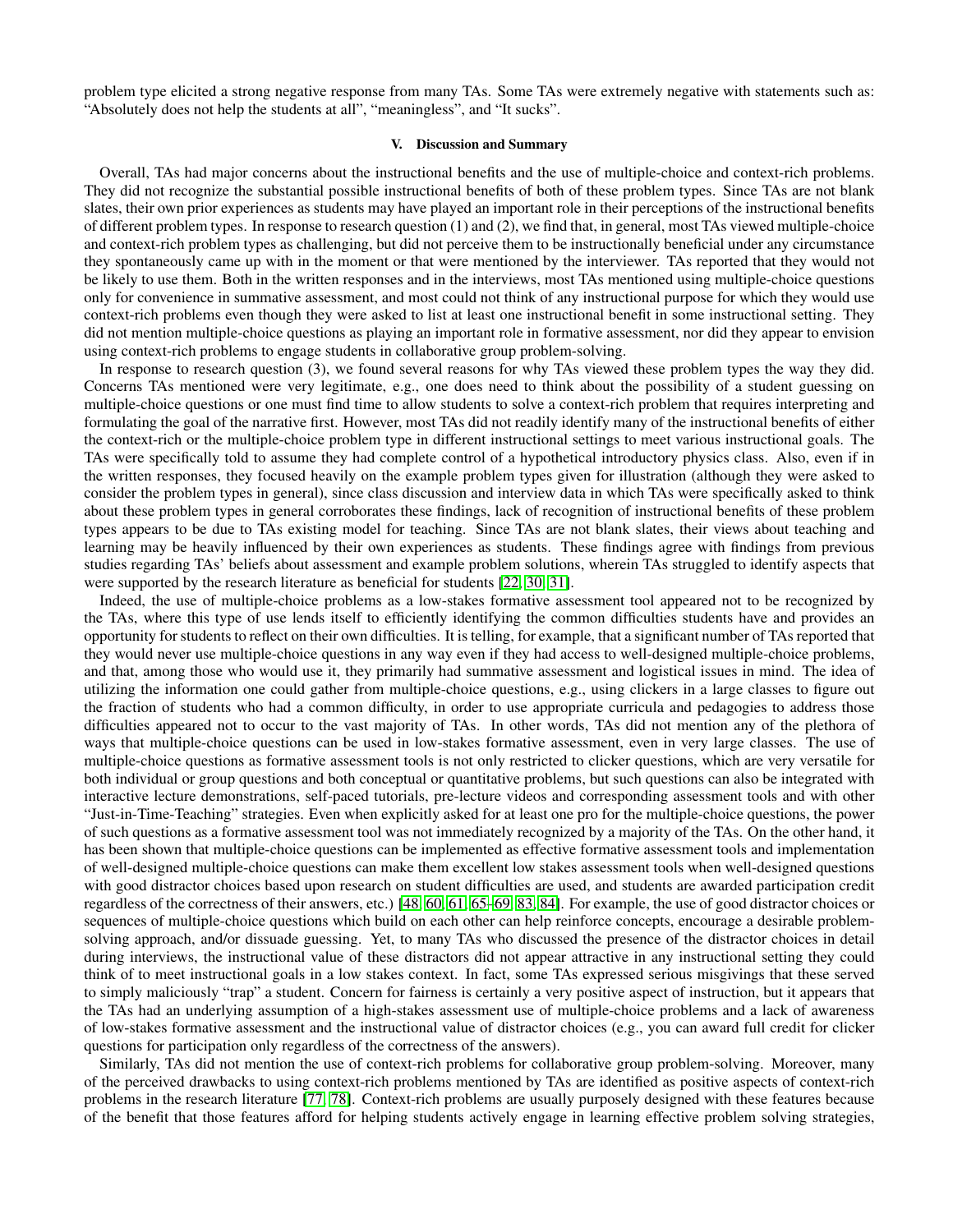including the importance of doing a qualitative analysis and planning of the problem before jumping into the implementation phase. For example, the lengthy narrative without a clear question can develop students' ability to differentiate what information is important, identify the relevant concepts, and formulate the problem. Similarly, the length of time needed to solve a context rich problem is partly due to the fact that it is realistic. Not every problem one encounters in real life can be solved quickly, and the time required to solve a context-rich problem can also help students learn the importance of perseverance in problem-solving involving realistic situations. This is a lesson that could be beneficial for students, since research has shown that students often are likely to give up if they cannot solve a problem in 10 minutes [\[82,](#page-15-10) [85\]](#page-15-14). Yet these beneficial aspects were seen by a majority of the TAs in a negative light.

It is worth noting that TAs were more positive and able to perceive instructional benefits of other problem types, as seen in Figure [2.](#page-6-0) However, written responses, class discussions and interviews suggest that their perceived instructional benefits in other problem types (e.g., broken into parts problems) does not represent an understanding of the benefits of formative assessment. Moreover, when it came to the multiple-choice and context-rich problem types, it was difficult for TAs to perceive their instructional benefits in any instructional setting even when asked for at least one such case.

We note that one limitation of our findings is that even though it was explained to the TAs that they should reflect on the instructional benefits and use of well-designed multiple-choice and context-rich problem types in general, they were given one example of each problem type to illustrate the problem type. Thus, it is possible that the written data were heavily guided by specific examples given to illustrate each problem type even though the TAs were asked to consider the instructional benefits of problem types in general. However, discussion in the TA professional development class and interview data provided opportunity to elicit perceptions of these problem types in general for well-designed problems to meet various instructional goals. Furthermore, the qualitative interview data provided reasons for responses for each problem type. Also, while the multiplechoice example presented to TAs was a quantitative problem, the discussion in the TA professional development class focused on the merits of well-written multiple-choice problems in general, including the use of conceptual multiple-choice questions geared towards probing conceptual understanding. Thus, while one limitation to our findings is the ability to generalize the results since a single example illustrating each type of problem was given, the agreement with the interview data suggests that the written results are likely to be true for TA perceptions, in general. Moreover, the most recent year's worksheet included "instructional benefit" rankings that instructed TAs to rank the *features* of the problem types first before ranking the problem types themselves, and the feature rankings by the TAs agrees with the TA rankings of the problem types themselves. In other words, it was the *features* of these problem types (e.g., multiple-choice, context-rich, broken-into-parts, etc.) that appeared to rank low for instructional benefit in the opinion of the TAs consistent with individual interviews and TA professional development class discussions on these issues.

Our results are partly consistent with previous findings on faculty views which utilized the same example problems [\[28\]](#page-13-14). In the faculty study, it was found that many faculty did not value multiple-choice problems and that either they would not use multiple-choice problems at all or they would only use them in testing situations for convenience in high-stakes summative assessment [\[28,](#page-13-14) [29\]](#page-13-15). Like the faculty in the previous study, we find that TAs assumed that multiple-choice questions offer only logistical benefits for time-saving in high-stakes summative assessment, and that the inability to see students' work was seen as a major reason to avoid using these types of problems. With regard to the perception of the context-rich problem type, our results for TAs' views differ somewhat from instructors', who were found to value the context-rich problem type for its capacity to develop students' abilities to plan and explore solution paths [\[28\]](#page-13-14). Nevertheless, while faculty appeared to discern the benefits of a context-rich problem type more readily than the TAs in our study, the TAs do share some similarities of perception with those of faculty. Specifically, like the faculty, the TAs in our investigation were not likely to use context-rich problems in their classes, both mentioning issues of clarity as problematic [\[28\]](#page-13-14). Faculty also mentioned avoiding student stress as a reason to avoid using context-rich problems [\[28\]](#page-13-14), which was also mentioned by some TAs, but in smaller numbers than the issues of time and clarity. This suggests that while faculty may value a context-rich problem type more than TAs (or at least expressed in one-on-one interviews that such problems could be valuable for introductory students), a majority of faculty and TAs noted that they will likely not utilize context-rich problems in any instructional setting for instructional purposes.

Another limitation of this study is that the TAs who participated in this study were from a typical large research university in the United States, so our findings may not apply to other institutions which are different. However, leaders of TA professional development programs at similar institutions can benefit from the findings of this study and develop activities to help TAs reflect on the benefits of multiple-choice problems as a formative assessment tool and of context-rich problems as a tool for activelyengaging students in collaborative group problem-solving to aid students in the development of problem-solving skills. For example, professional development programs can help TAs reflect on the plethora of potential formative assessment uses of multiple-choice questions, e.g., as clicker questions, as low stakes assessment in self-paced learning environment or in "Justin-Time-Teaching" context, etc. In addition, professional development programs can help TAs reflect on research that supports context-rich problems as instructionally beneficial for students (especially when used in collaborative group problem solving) in order to help them come to discern their instructional benefits to achieve various instructional goals.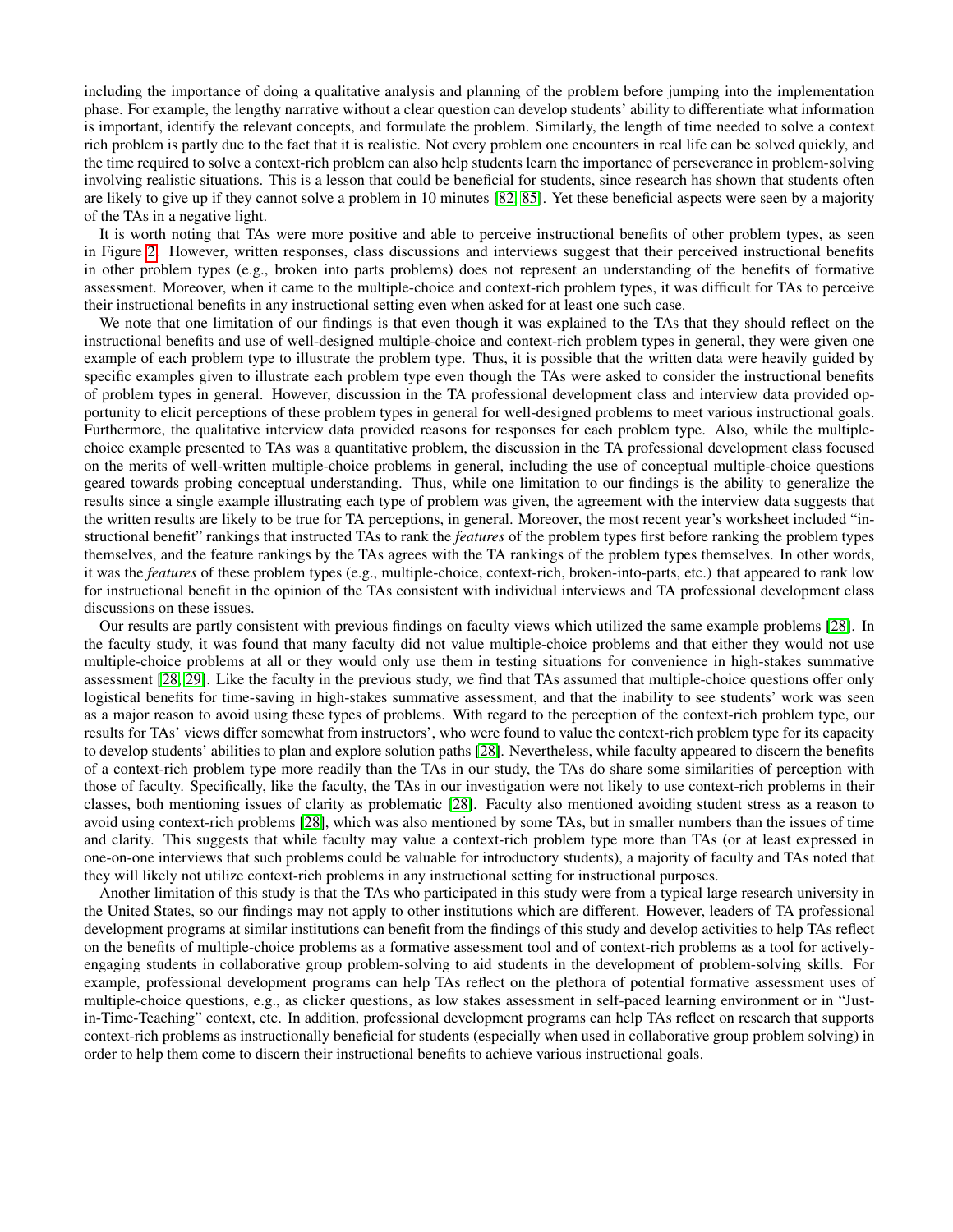#### Acknowledgments

We thank the National Science Foundation for awards DUE-1524575 and PHY-1505460. We are very grateful to all the students who participated in the study.

- <span id="page-13-0"></span>[1] E. Yerushalmi, C. Henderson, K. Heller, P. Heller, and V. Kuo, Physics faculty beliefs and values about the teaching and learning of problem solving I. Mapping the common core *Phys. Rev. ST PER* 3, 020109 (2007).
- [2] B. Eylon and F. Reif, Effects of knowledge organization on task performance *Cognition Instruction* 1, 5 (1984).
- [3] E. F. Redish, The Implications of Cognitive Studies for Teaching Physics, *Am. J. Phys.* 62, 796 (1994).
- [4] M. Scott, T. Stelzer, and G. Gladding, Evaluating multiple-choice exams in large introductory physics courses, *Phys. Rev. ST PER* 2, 020102 (2006).
- <span id="page-13-1"></span>[5] J. Mestre, Is transfer ubiquitous or rare: New paradigms for studying transfer, Proc. Phys. Educ. Res. Conf., AIP Conf. Proc. 790, 3 Melville, NY (2005).
- <span id="page-13-2"></span>[6] M. Chi, P. Feltovich, and R. Glaser, Characterization and representation of physics problems by experts and novices, Cognitive Science 5, 121(1981).
- <span id="page-13-7"></span>[7] F. Reif, Millikan Lecture 1994: Understanding and teaching important scientific thought processes, *Am. J. Phys.* 63, 17 (1995).
- [8] F. Reif, Teaching problem solving–A scientific approach *The Phys. Teach.* 19, 310 (1981).
- <span id="page-13-4"></span>[9] B. Eylon and F. Reif F, Effects of knowledge organization on task performance, Cogn. Instr. 1, 5 (1984).
- [10] K. K. Mashood and V. Singh, Large-scale studies on the transferability of general problem-solving skills and the pedagogic potential of physics, Phys. Educ. 48, 629 (2013).
- [11] J. Bolton and S. Ross, Developing students physics problem-solving skills, Phys. Educ. 32, 176 (1997).
- <span id="page-13-3"></span>[12] E. Yerushalmi, C. Henderson, K. Heller, P. Heller, and V. Kuo, Physics faculty beliefs and values about the teaching and learning of problem solving I. Mapping the common core, Phys. Rev. ST PER 3, 020109 (2007).
- <span id="page-13-5"></span>[13] C. Singh, When physical intuition fails, Am. J. Phys. **70**, 1103 (2002).
- [14] C. Singh Assessing student expertise in introductory physics with isomorphic problems. I. Performance on a nonintuitive problem pair from introductory physics, *Phys. Rev. ST PER* 4, 010104 (2008).
- [15] C. Singh, Assessing student expertise in introductory physics with isomorphic problems. II. Effect of some potential factors on problem solving and transfer, *Phys. Rev. ST PER* 4, 010105 (2008).
- [16] S. Y. Lin and C. Singh, Using isomorphic problems to learn introductory physics, Phys. Rev. ST PER 7, 020104 (2011).
- [17] S. Y. Lin and C. Singh, Using isomorphic problem pair to learn introductory physics: Transferring from a two-step problem to a three-step problem, Phys Rev ST PER 9, 020114 (2013).
- [18] S. Y. Lin and C. Singh, Effect of scaffolding on helping introductory physics students solve quantitative problems involving strong alternative conceptions, Phys. Rev. ST PER 11, 020105 (2015).
- [19] E. Yerushalmi, E. Cohen, A. Mason and C. Singh, What do students do when asked to diagnose their mistakes? Does it help them? I. An atypical quiz context , Phys. Rev. ST PER 8, 020109 (2012).
- [20] E. Yerushalmi, E. Cohen, A. Mason and C. Singh, What do students do when asked to diagnose their mistakes? Does it help them? II. A more typical quiz context, Phys. Rev. ST PER 8, 020110 (2012).
- <span id="page-13-6"></span>[21] A. Mason and C. Singh, Using categorization of problems as an instructional tool to help introductory students learn physics, Phys. Educ. 51, 025009 (2016).
- <span id="page-13-8"></span>[22] C. Henderson *et al.*, Instructional Goals and Grading Practices of Graduate Students after One Semester of Teaching Experience, *Proc. Phys. Educ. Res. Conf.* (2015) doi: 10.1119/perc.2014.pr.024.
- <span id="page-13-9"></span>[23] R. Hake, Interactive-engagement vs. traditional methods: A six-thousand-student survey of mechanics test data for introductory physics courses, Am. J. Phys. 66, 64 (1998).
- <span id="page-13-10"></span>[24] D. Nicol and D. Macfarlane-Dick, Formative assessment and selfregulated learning: a model and seven principles of good feedback practice, Studies in Higher Educ., 31, 2 (2006).
- <span id="page-13-11"></span>[25] J. Faust, and D. Paulson, Active learning in the college classroom, J. Excellence in College Teaching 9, 3 (1998).
- <span id="page-13-12"></span>[26] For example, see http://www.aps.org/programs/education/graduate/conf2008/index.cfm
- <span id="page-13-13"></span>[27] J. Nyquist, R. Abbott, and D. Wulff, The challenge of TA training in the 1990s, in *New Directions for Teaching and Learning* 39: pp. 7-13, Kendall/Hunt publishing Company, Dubuque, IA, 1989.
- <span id="page-13-14"></span>[28] E. Yerushalmi, K. Heller, P. Heller, C. Henderson, Instructors' reasons for choosing problem features in a calculus-based introductory physics course, *Phys. Rev. ST PER* 6, 020108 (2010).
- <span id="page-13-15"></span>[29] F. Lawrenz, P. Heller, and R. Keith, Training the teaching assistant *J. Col. Sci. Teach.* 22 (1992).
- <span id="page-13-16"></span>[30] E. Yerushalmi, E. Marshman, A. Maries, C. Henderson, and C. Singh, Grading practices and considerations of graduate students at the beginning of their teaching assignment, *Proc. Phys. Educ. Res. Conf.* (2015) doi: 10.1119/perc.2014.pr.068.
- <span id="page-13-18"></span>[31] E. Yerushalmi, R. Sayer, E. Marshman, C. Henderson, and C. Singh, Physics graduate teaching assistants' beliefs about a grading rubric: Lessons learned, *Proc. Phys. Educ. Res. Conf. Proc.* (2016) doi: 10.1119/perc.2016.pr.097.
- <span id="page-13-17"></span>[32] S. Y. Lin, C. Henderson, W. Mamudi, C. Singh, and E. Yerashalmi, Teaching assistants beliefs regarding example solutions in introductory physics, Phys. Rev. ST PER 9, 010120 (2013).
- <span id="page-13-19"></span>[33] E. Marshman, R. Sayer, C. Henderson, E. Yerushalmi, and C. Singh, The challenges of changing teaching assistants grading practices: Requiring students to show evidence of understanding, Can. J. Phys. 96 (4), 420 (2018).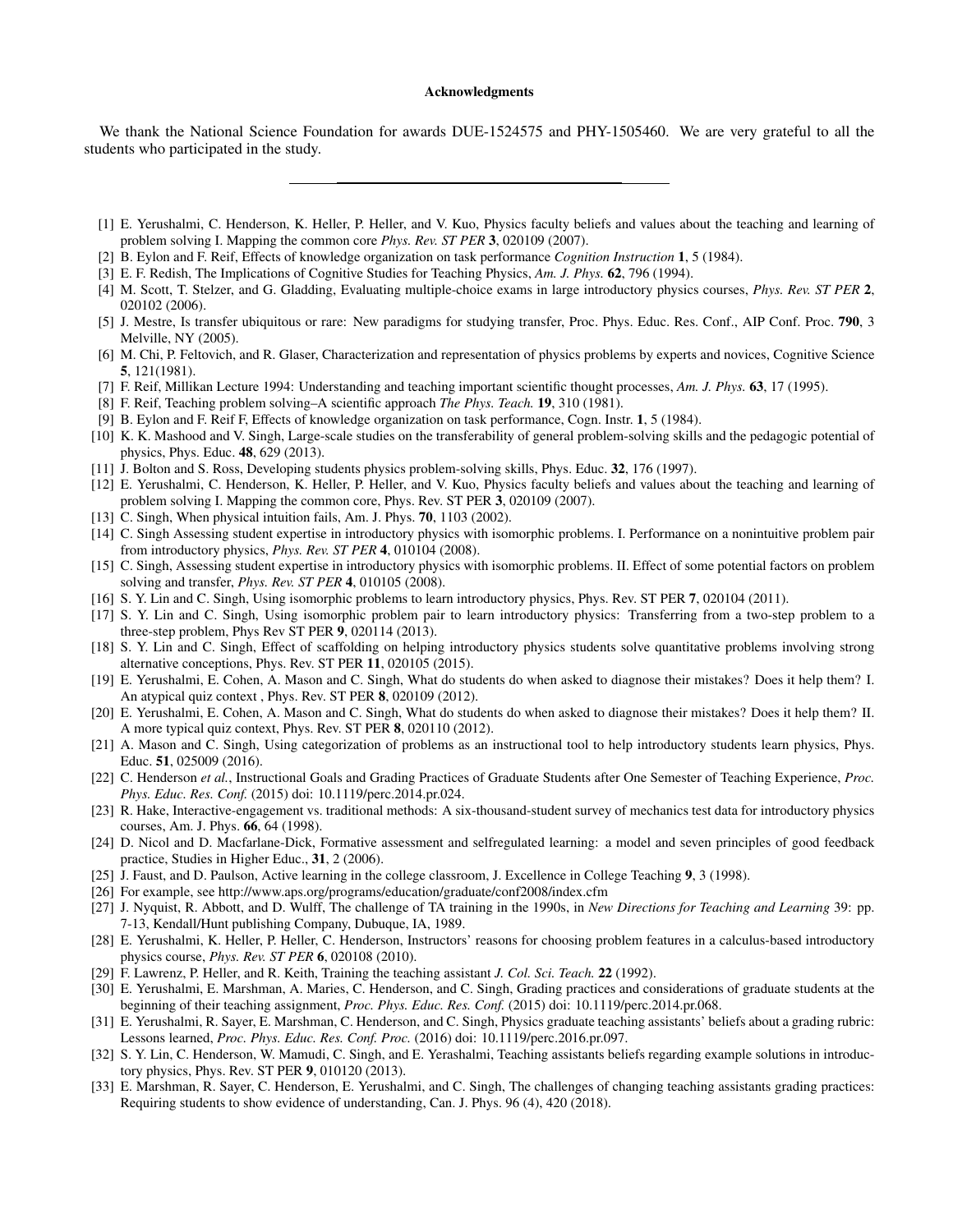- <span id="page-14-3"></span>[34] E. Marshman, R. Sayer, C. Henderson, and C. Singh, Contrasting grading approaches in introductory physics and quantum mechanics: The case of graduate teaching assistants, *Phys. Rev. ST PER* 13, 010120 (2017).
- <span id="page-14-0"></span>[35] R. Goertzen, R. Scherr, and A. Elby, Respecting tutorial instructors' beliefs and experiences: A case study of a physics teaching assistant, *Phys. Rev. ST PER* 6 (2), 020125 (2010).
- <span id="page-14-1"></span>[36] J. Chini and A. Al-Rawi, Alignment of TAs' beliefs with practice and student perception *Proc. Phys. Educ. Res. Conf.* (2012) doi: 10.1063/1.4789661
- <span id="page-14-4"></span>[37] M. Fuhrman, Developing good multiple-choice tests and test questions, *J. Geoscience Educ.* 44, 379 (1996).
- [38] K. K. Mashood and V. A. Singh, An inventory on rotational kinematics of a particle: unraveling misconceptions and pitfalls in reasoning, *Euro. J. Phys.* 33, (2012).
- <span id="page-14-6"></span>[39] P. Engelhardt, An introduction to classical test theory as applied to conceptual multiple-choice tests, *Getting Started in PER* 2 (2009).
- [40] J. Li and C. Singh, Developing and validating a conceptual survey to assess introductory physics students' understanding of magnetism, *Euro J Phys* 38 (2), 025702 (2017).
- [41] L. Ding, R. Chabay, B. Sherwood, and R. Beichner, Valuating an assessment tool: Brief Electricity and Magnetism Assessment, *Phys Rev ST PER* 1 ,10105 (2006).
- [42] A. Savinainen and P. Scott, Using the Force Concept Inventory to monitor student learning and to plan teaching, *Phys. Educ.* 37, 53 (2002).
- [43] C. Singh and D. Rosengrant, Multiple-choice test of energy and momentum concepts, Am. J. Phys, 71, 607 (2003).
- [44] C. Singh, Student understanding of symmetry and Gauss's law of electricity, Am. J. Phys., 74 (10), 923 (2006).
- [45] L. Rimoldini and C. Singh, Student understanding of rotational and rolling motion concepts, Phys. Rev. ST PER 1, 010102 (2005).
- <span id="page-14-5"></span>[46] G. Zhu and C. Singh, Surveying students' understanding of quantum mechanics in one spatial dimension, Am. J. Phys. 80, 252 (2012).
- <span id="page-14-7"></span>[47] D. F. Treagust, Development and use of diagnostic tests to evaluate students' misconceptions in science *Int. J. Sci. Educ.* 10 159 (1988).
- <span id="page-14-2"></span>[48] E. Mazur, Peer Instruction: A User's Manual *Prentice Hall*, Upper Saddle River, NJ (1997).
- <span id="page-14-8"></span>[49] C. Keller, N. Finkelstein, K. Perkins, S. Pollock, C. Turpen, and M. Dubson, Research-based practices for effective clicker use, Proc. Phys. Educ. Res. Conf., AIP Conf. Proc. doi: 10.1063/1.2820913
- [50] C. Singh, Impact of peer interaction on conceptual test performance, *Am. J. Phys.* 73 (5), 446 (2005).
- [51] C. Singh and G. Zhu, Improving students' understanding of quantum mechanics by using peer instruction tools, Proc. Phys. Ed. Res. Conf., AIP Conf. Proc., Melville, New York 1413, 77-80 (2012) doi:10.1063/1.3679998
- <span id="page-14-9"></span>[52] R. Sayer, E. Marshman, and C. Singh, The impact of peer interaction on the responses to clicker questions in an upper-level quantum mechanics course, Proc. Phys. Educ. Res. Conf. (2016) doi: 10.1119/perc.2016.pr.071
- <span id="page-14-10"></span>[53] K. Miller, N. Lasry, K. Chu, and E. Mazur, Role of physics lecture demonstrations in conceptual learning, *Phys. Rev. ST PER* 9, 020113 (2013).
- <span id="page-14-11"></span>[54] M. James, The effect of grading incentive on student discourse in Peer Instruction, *Am. J. Phys.* 74, 689 (2006) doi: 10.1119/1.2198887
- <span id="page-14-12"></span>[55] S. Willoughby and E. Gustafson, Technology talks: Clickers and grading incentive in the large lecture hall, *Am. J. Phys.* 77, 180 (2009). doi: 10.1119/1.3013542
- <span id="page-14-13"></span>[56] S. Zappe, R. Leicht, J. Messner, T. Litzinger and H. W. Lee, "Flipping" the classroom to explore active learning in a large undergraduate course, *American Society for Engineering Education Annual Conference & Exposition* (2009).
- [57] N. Karim, A. Maries, and C. Singh, Do evidence-based active-engagement courses reduce the gender gap in introductory physics?, Eur. J. Phys. 39, 025701 (2017).
- <span id="page-14-14"></span>[58] N. Karim, A. Maries, and C. Singh, Impact of evidence-based flipped or active-engagement non-flipped courses on student performance in introductory physics, Can. J. Phys. 96(4), 411 (2018).
- <span id="page-14-15"></span>[59] M. Lorenzo, C. Crouch and E. Mazur, Reducing the gender gap in the physics classroom, *Am. J. Phys* 74, 118 (2006).
- <span id="page-14-22"></span>[60] S. Bonham, R. Beichner, A. Titus, and L. Martin, Education research using web-based assessment systems, *J. Res. Comput. Educ.* 33, 28 (2000)
- <span id="page-14-16"></span>[61] R. Beichner, The Student-Centered Activities for Large Enrollment Undergraduate Programs (SCALE-UP) Project Research-Based Reform of University Physics Vol. 1 (2007).
- <span id="page-14-17"></span>[62] D. Sokoloff and R. Thornton, Using interactive lecture demonstrations to create an active learning environment, *The Phys. Teach.* 35, 340 (1997).
- <span id="page-14-18"></span>[63] K. Manivannan and D. Meltzer, Use of in-class physics demonstrations in highly interactive format, Proc. Phys. Educ. Res. Conf. (2001). doi: 10.1119/perc.2001.pr.011
- <span id="page-14-19"></span>[64] M. Sharma, I. Johnston, H. Johnston, K. Varell, G. Robertson, A. Hopkins, C. Stewart, I. Cooper, and R. Thornton, Use of interactive demonstrations: A ten year study, *Phys. Rev. ST PER* 6, 020119 (2010).
- <span id="page-14-20"></span>[65] G. Putt, Testing the mastery concept of self-paced learning in physics, *Am. J. Phys.* 45, 472 (1977).
- [66] C. Keebaugh, E. Marshman and C. Singh, Investigating and addressing student difficulties with the corrections to the energies of the hydrogen atom for the strong and weak field Zeeman effect, Euro. J. Phys. 39, 045701 (2018).
- [67] C. Singh, Interactive learning tutorials on quantum mechanics, Am. J. Phys., 76, 400 (2008).
- [68] J. Li and C. Singh, Investigating and improving student understanding of symmetry and Gauss's law, Euro. J. Phys. 39, 015702 (2018).
- <span id="page-14-23"></span>[69] J. Saul, Beyond problem solving: Evaluating introductory physics courses through the hidden curriculum, *PhD Dissertation* University of Maryland (1998).
- [70] C. Singh, Interactive video tutorials for enhancing problem solving, reasoning, and meta-cognitive skills of introductory physics students, AIP Conf. Proc. 720, 177 (2004) doi:10.1063/1.1807283.
- [71] C. Singh, Computer-based tutorials to develop expertise in introductory physics students *APS Forum on Education* https://www.aps.org/units/fed/newsletters/summer2008/singh.cfm (2008).
- <span id="page-14-21"></span>[72] Developing problem solving skills of students taking introductory physics via web-based tutorials, C. Singh and D. Haileselassie, J. Coll. Sci. Teach. 39 (4), 42 (2010).